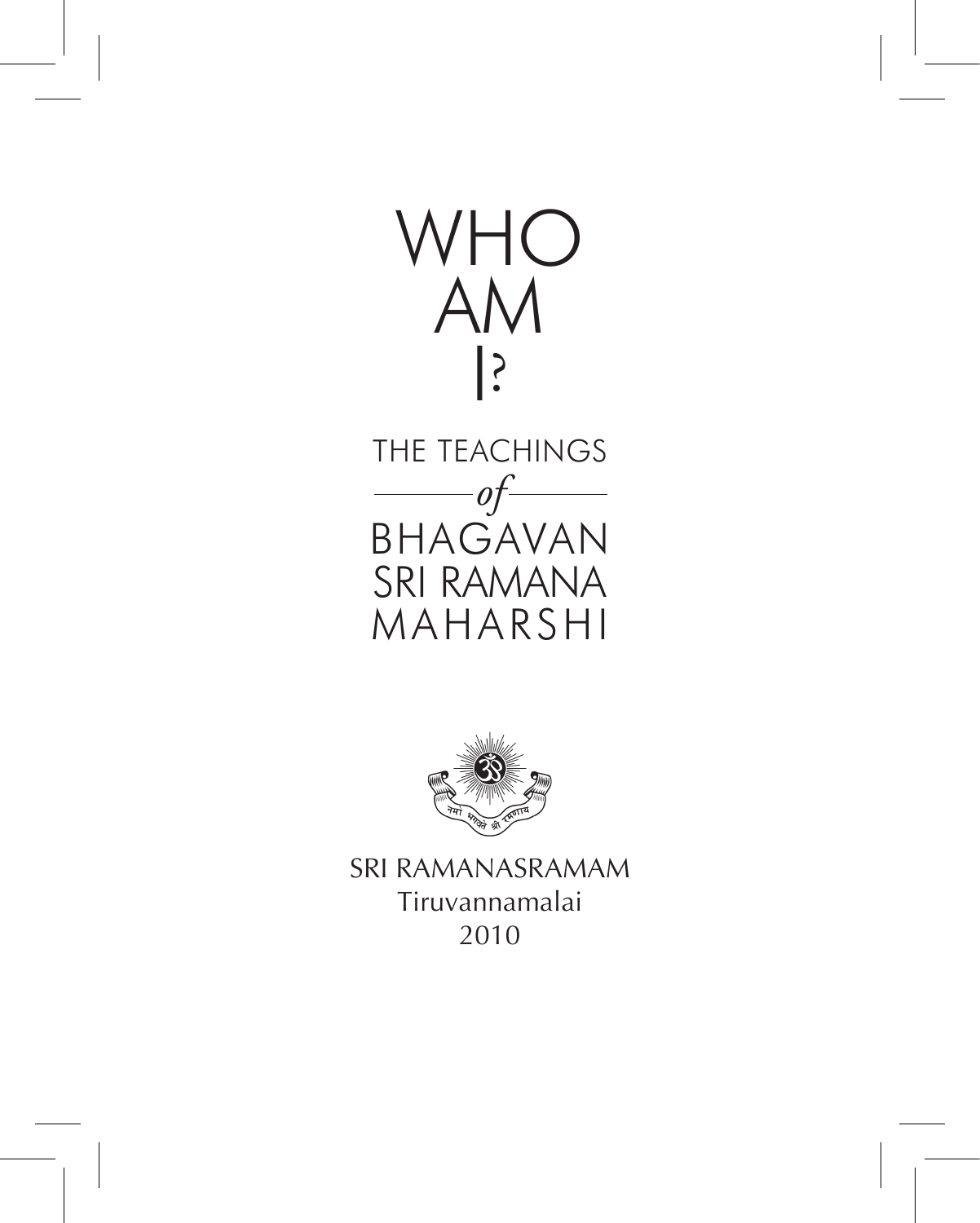© Sri Ramanasramam Tiruvannamalai

*Seventh Edition* - 1948 Eighth Edition - 2010 – 10000 copies

**CC No.: 1143**

**ISBN: 978-81-8288-113-6**

Price: Rs.

#### *Published by*

V.S. Ramanan President Sri Ramanasramam Tiruvannamalai 606 603 Tamil Nadu, INDIA

Tel: 91-9244937292 & 91-4175-237200 email: ashram@sriramanamaharshi.org website: www.sriramanamaharshi.org

*Printed by* Sudarsan Graphics Pvt. Ltd., Chennai 600 017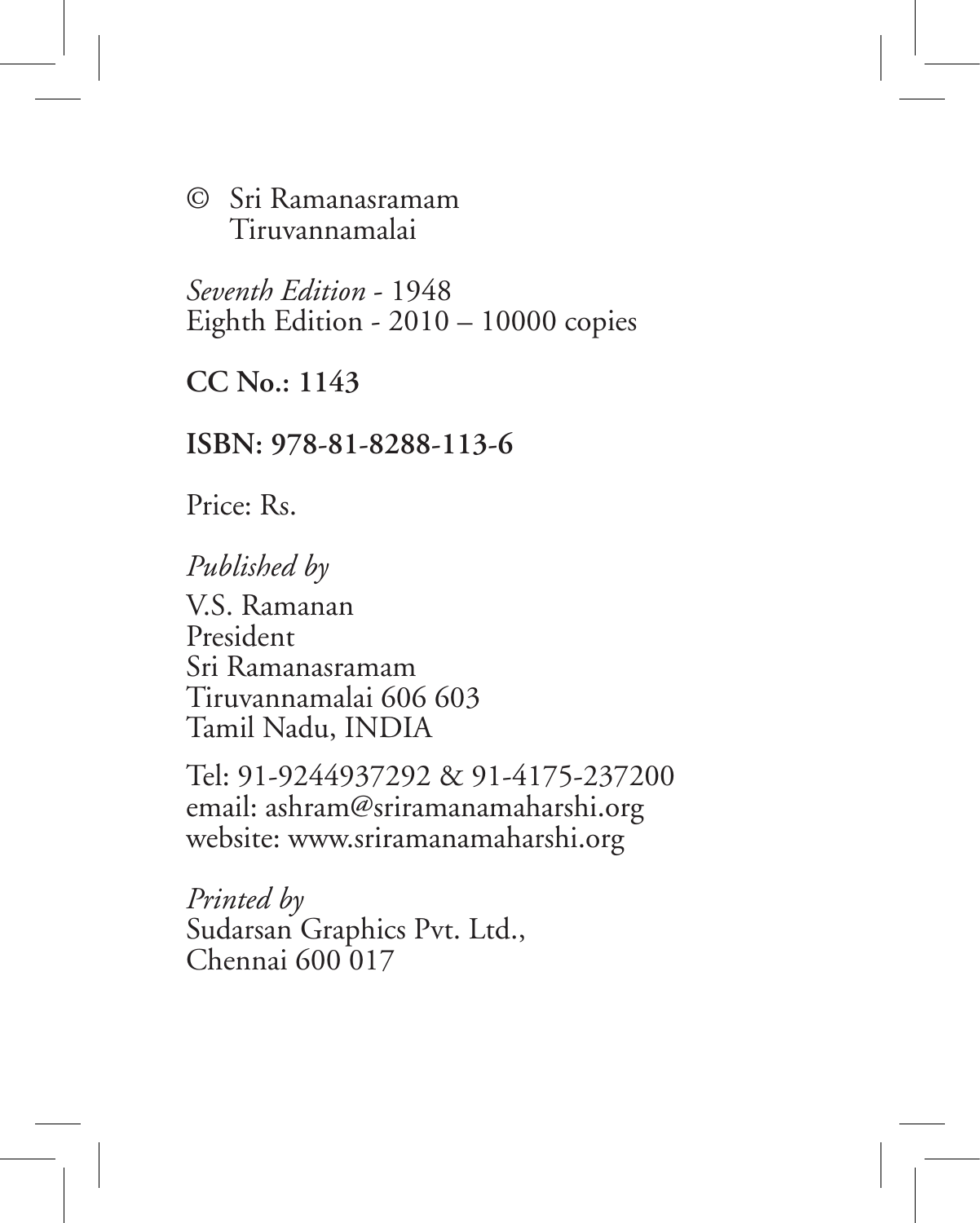# Introduction

*Who am I?* is the title given to a set of questions and answers bearing on Self-enquiry. The questions were put to Bhagavan Sri Ramana Maharshi by Sri M. Sivaprakasam Pillai, about the year 1902. Sri Pillai, a graduate in philosophy, was at the time employed in the Revenue Department of the South Arcot Collectorate. During his visit to Tiruvannamalai in 1902 on official work, he went to Virupaksha Cave on Arunachala Hill and met the Maharshi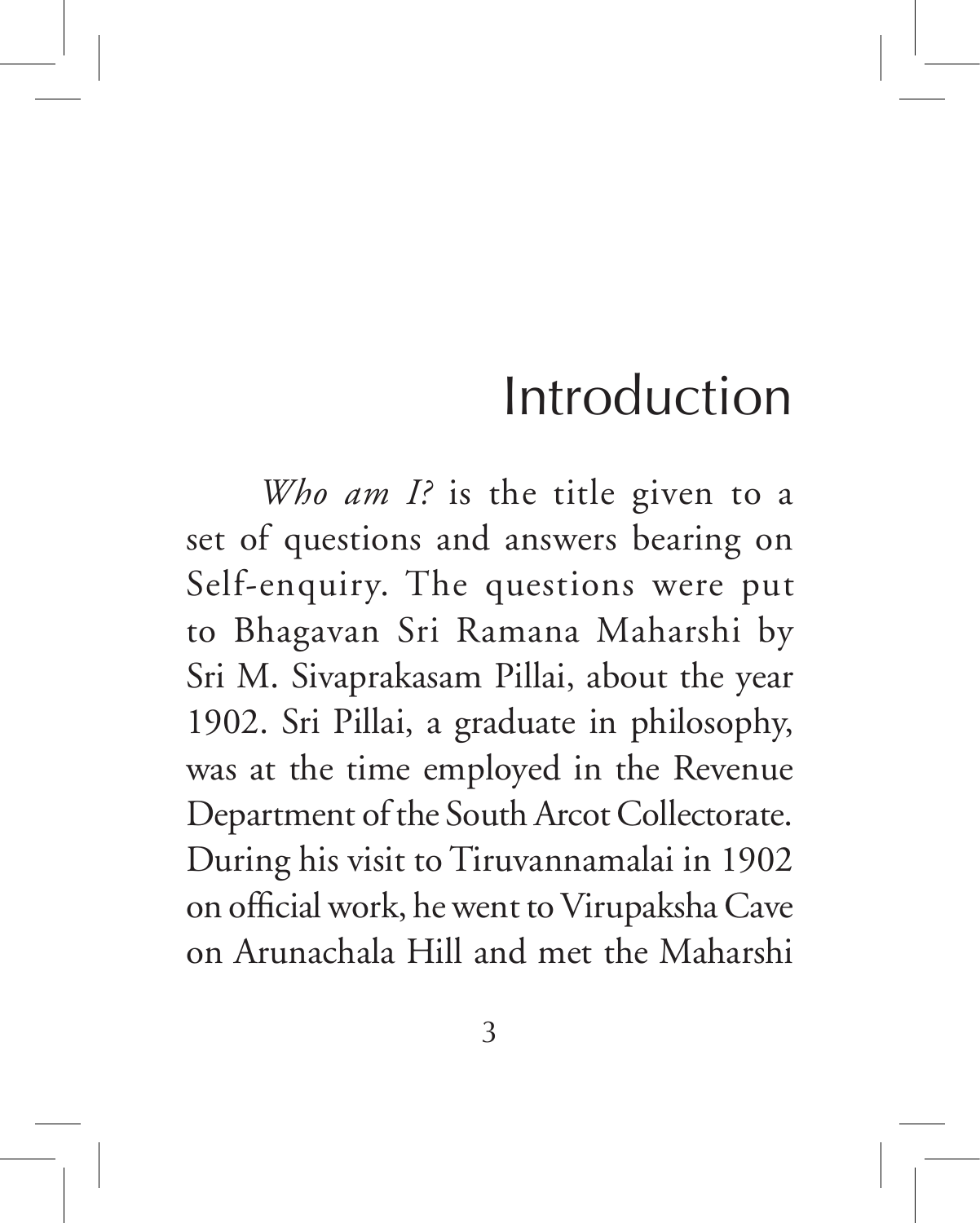there. He sought from him spiritual guidance and solicited answers to questions relating to Self-enquiry. As Bhagavan was not talking then, not because of any vow he had taken but because he did not have the inclination to talk, he answered questions put to him by writing. As recollected and recorded by Sri Sivaprakasam Pillai, there were thirteen questions and answers to them given by Bhagavan. This record was first published by Sri Pillai in 1923 (in the original Tamil), along with a couple of poems composed by himself relating how Bhagavan's grace operated in his case by dispelling his doubts and by saving him from a crisis in life.

*Who am I?* has been published several times subsequently. We find thirteen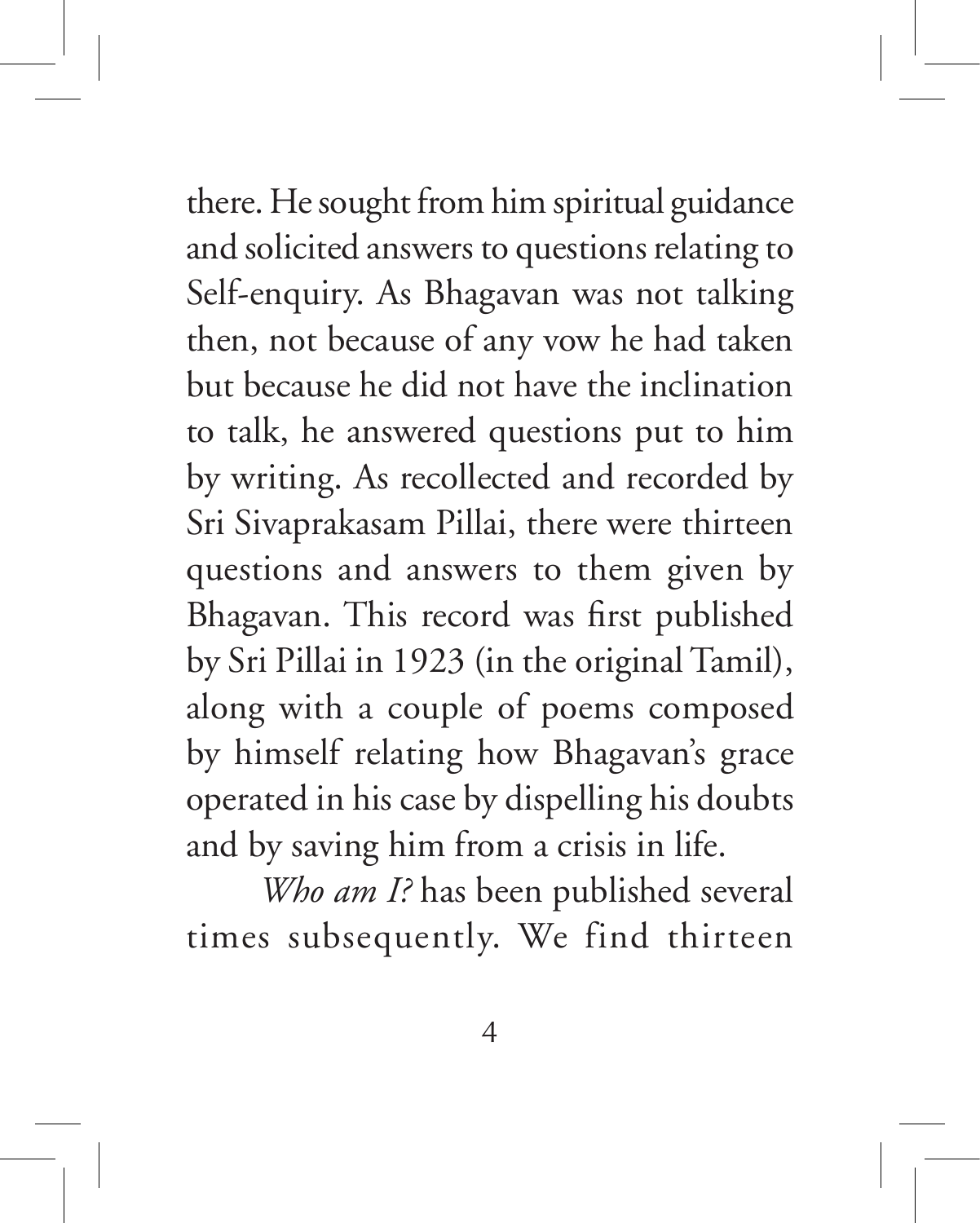questions and answers in some editions and twenty-eight in others. There is also another published version in which the questions are not given, and the teachings are rearranged in the form of an essay. The extant English translation is of this essay. The present rendering is of the text in the form of twenty-eight questions and answers.

Along with *Vicharasangraham* (Self-Enquiry), *Nan Yar* (Who am I?) constitutes the first set of instructions in the Master's own words. These two are the only prose pieces among Bhagavan's works. They clearly set forth the central teaching that the direct path to liberation is Self-enquiry. The particular mode in which the enquiry is to be made is lucidly set forth in *Nan*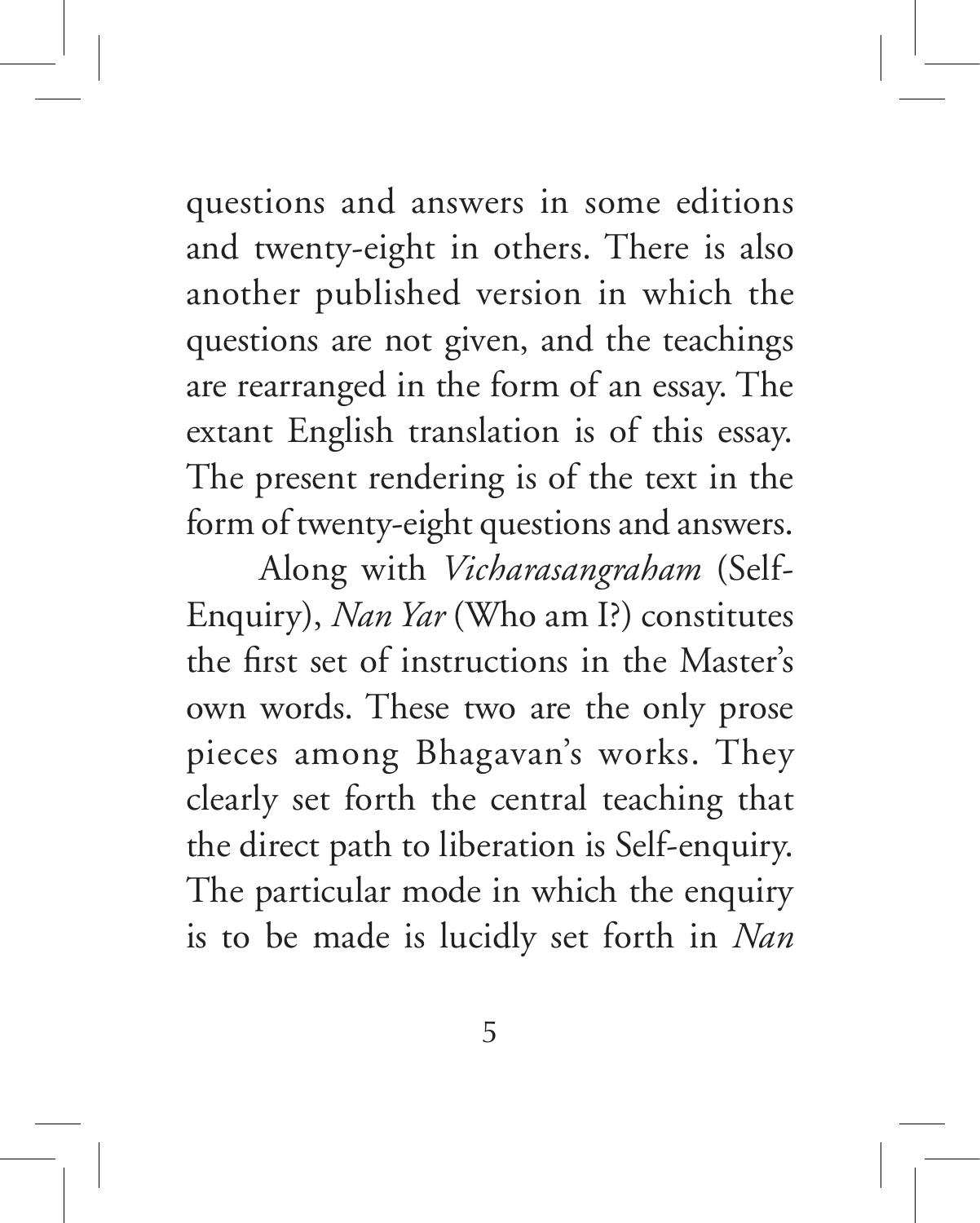*Yar*. The mind consists of thoughts. The "I"-thought is the first to arise in the mind. When the enquiry "Who am I?" is persistently pursued, all other thoughts get destroyed, and finally the "I"-thought itself vanishes leaving the supreme non-dual Self alone. The false identification of the Self with the phenomena of non-self such as the body and mind, thus ends, and there is illumination, *sakshatkara*. The process of enquiry, of course, is not an easy one. As one enquires "Who am I?", other thoughts will arise; but as these arise, one should not yield to them by following them; on the contrary, one should ask, "To whom do they arise?" In order to do this, one has to be extremely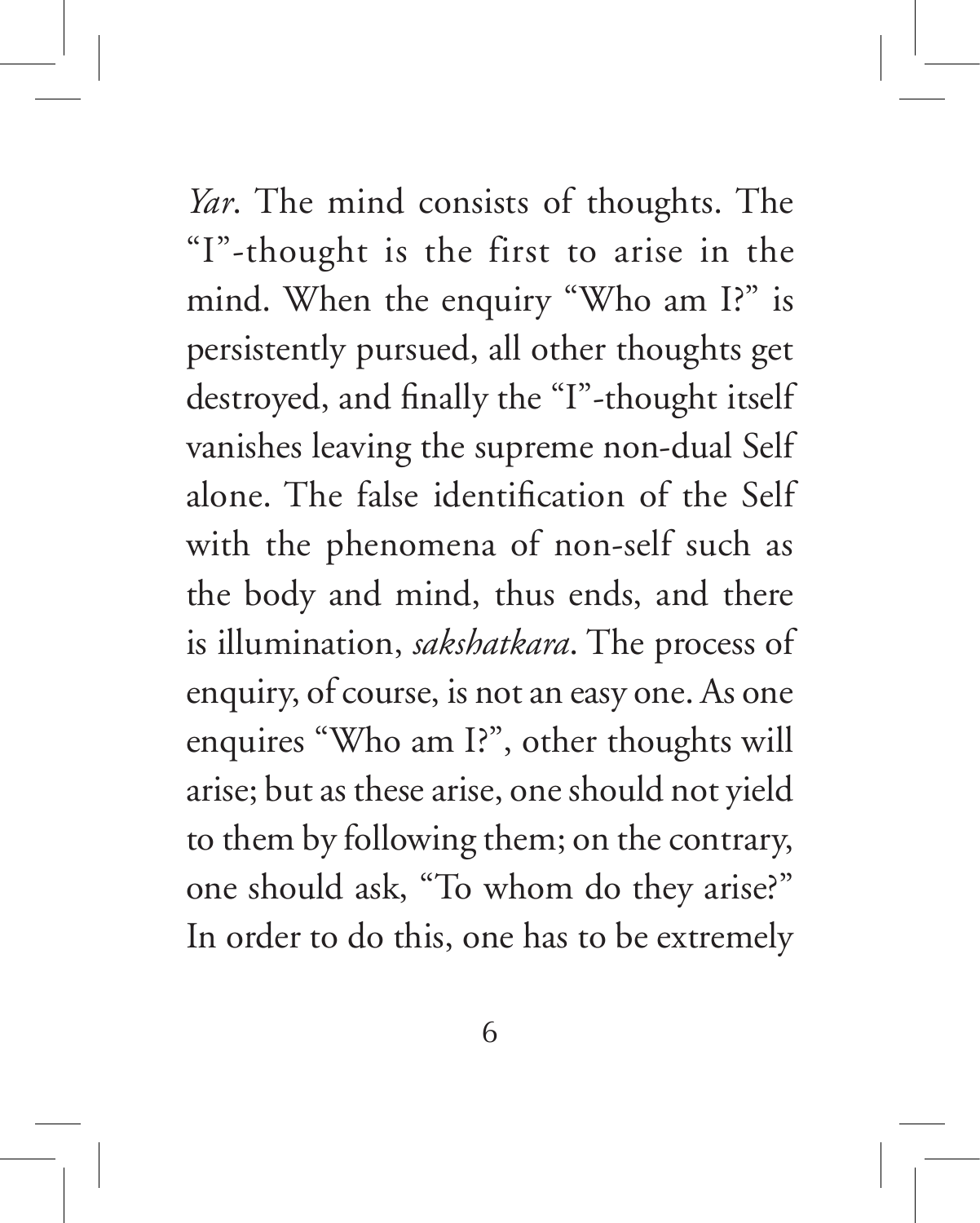vigilant. Through constant enquiry one should make the mind stay in its source, without allowing it to wander away and get lost in the mazes of thought created by itself. All other disciplines such as breath-control and meditation on the forms of God should be regarded as auxiliary practices. They are useful so far as they help the mind to become quiescent and one-pointed. For the mind that has gained skill in concentration Self-enquiry becomes comparatively easy. It is by ceaseless enquiry that the thoughts are destroyed and the Self realised – the plenary Reality in which there is not even the "I"-thought, the experience which is referred to as "Silence".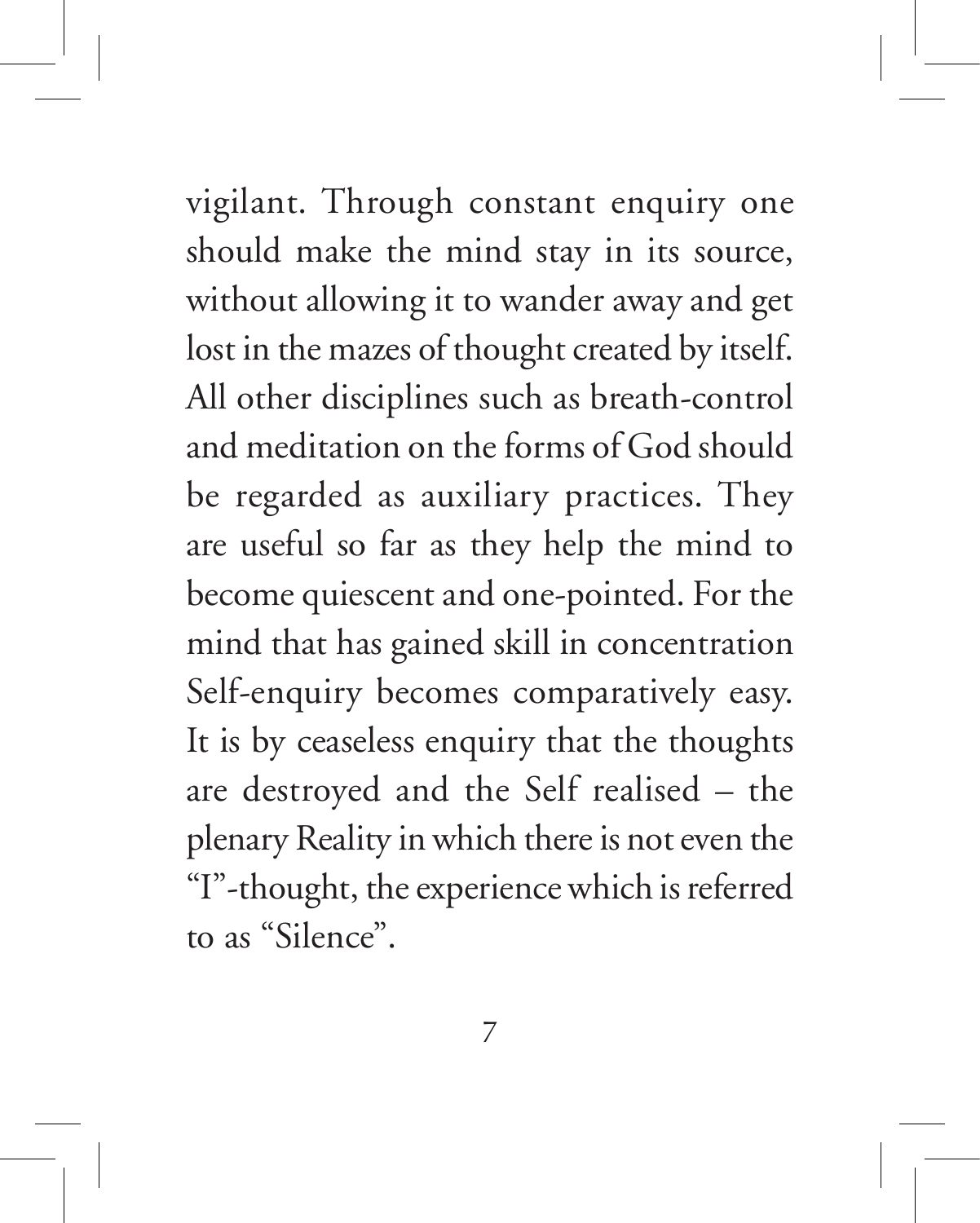This, in substance, is Bhagavan Sri Ramana Maharshi's teachings in *Nan Yar* (Who am I?).

T.M.P. Mahadevan University of Madras June 30, 1982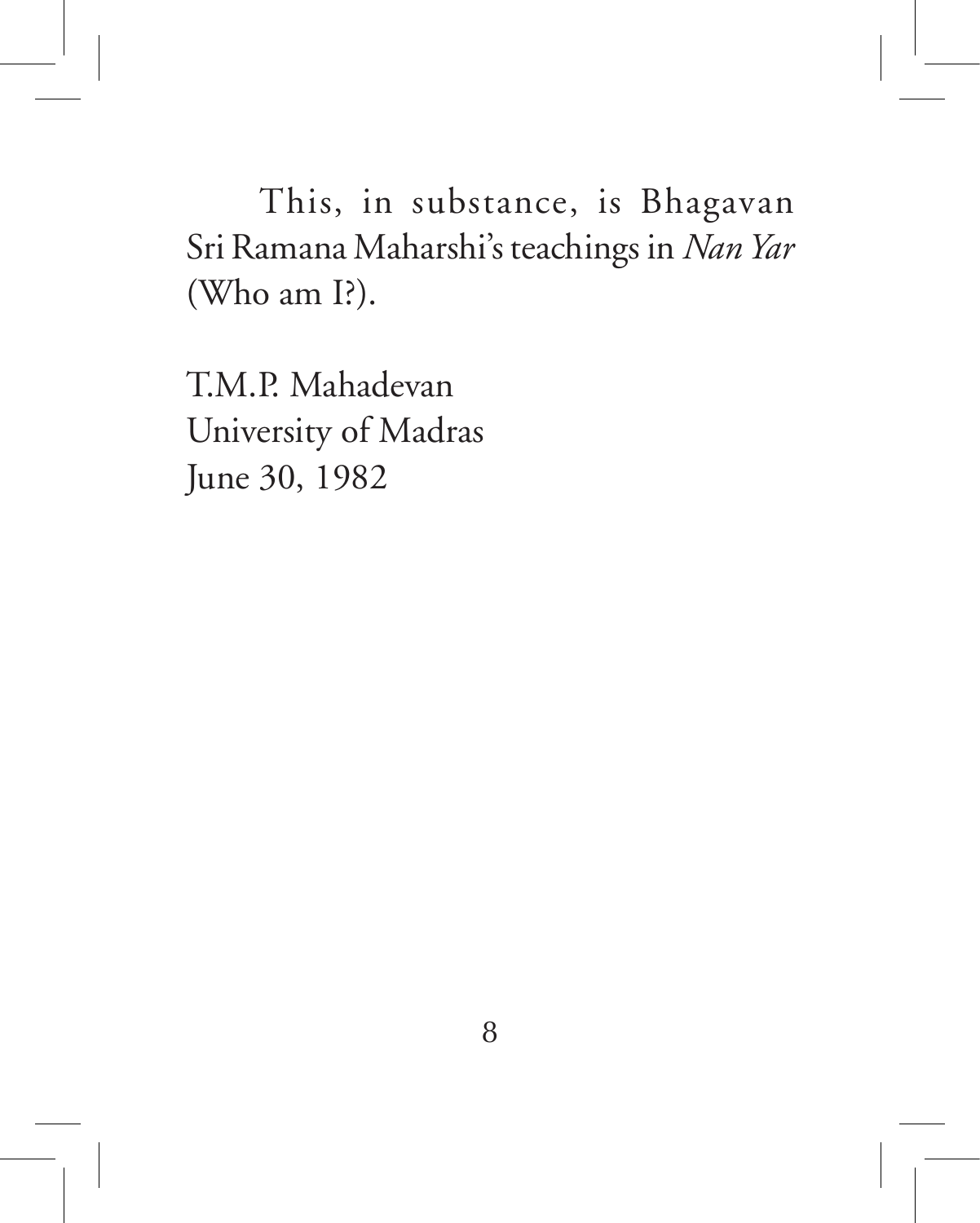

Bhagavan Sri Ramana Maharshi (At the age of 21)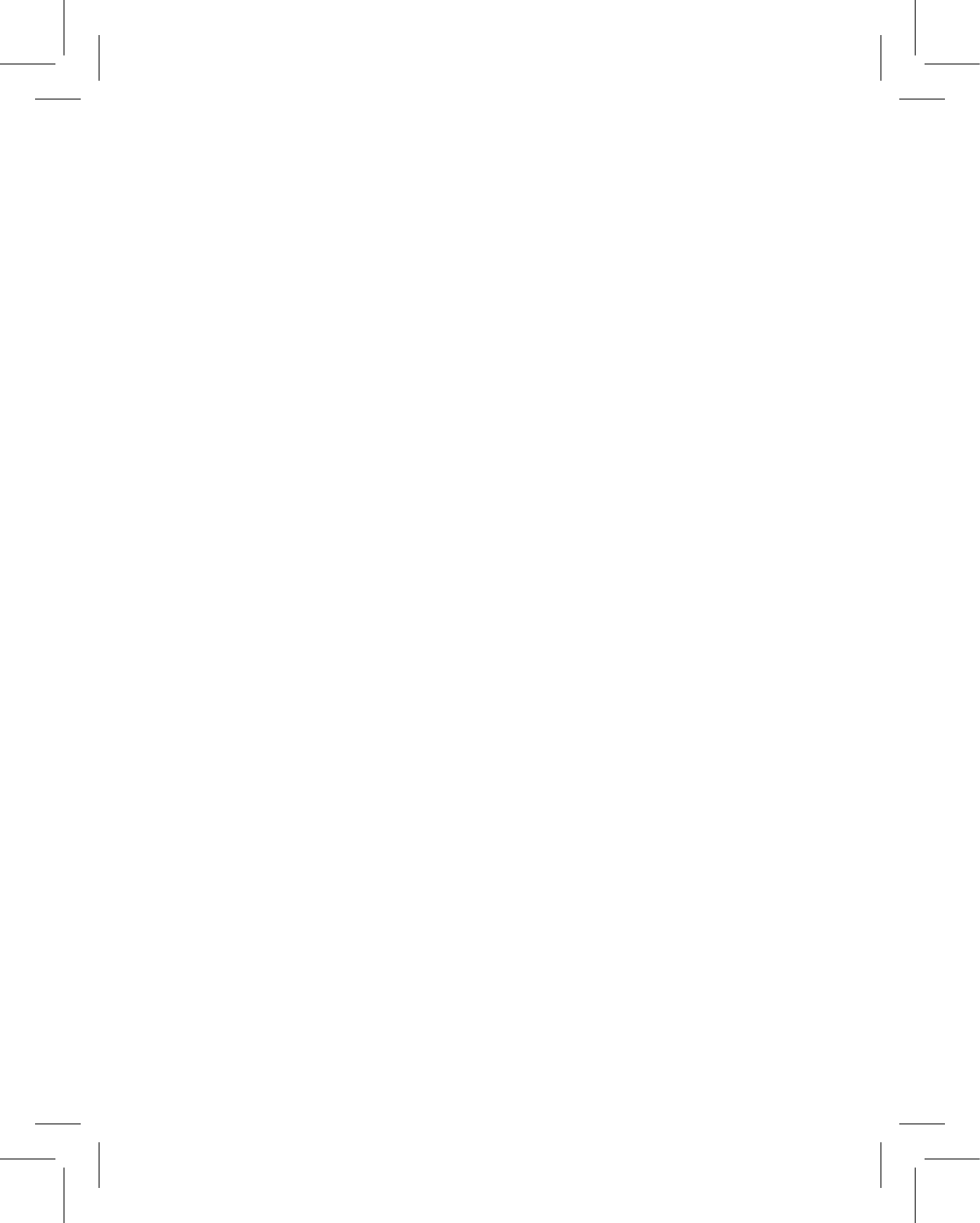# Who Am I? *Nan Yar*

*All living beings desire to be happy always, without any misery. In everyone there is observed supreme love for oneself. And happiness alone is the cause of love. In order therefore, to gain that happiness which is one's nature and which is experienced in the state of deep sleep, where there is no mind, one should know oneself. To achieve this, the Path of Knowledge, the enquiry in the form of* "Who am I?", *is the principal means.*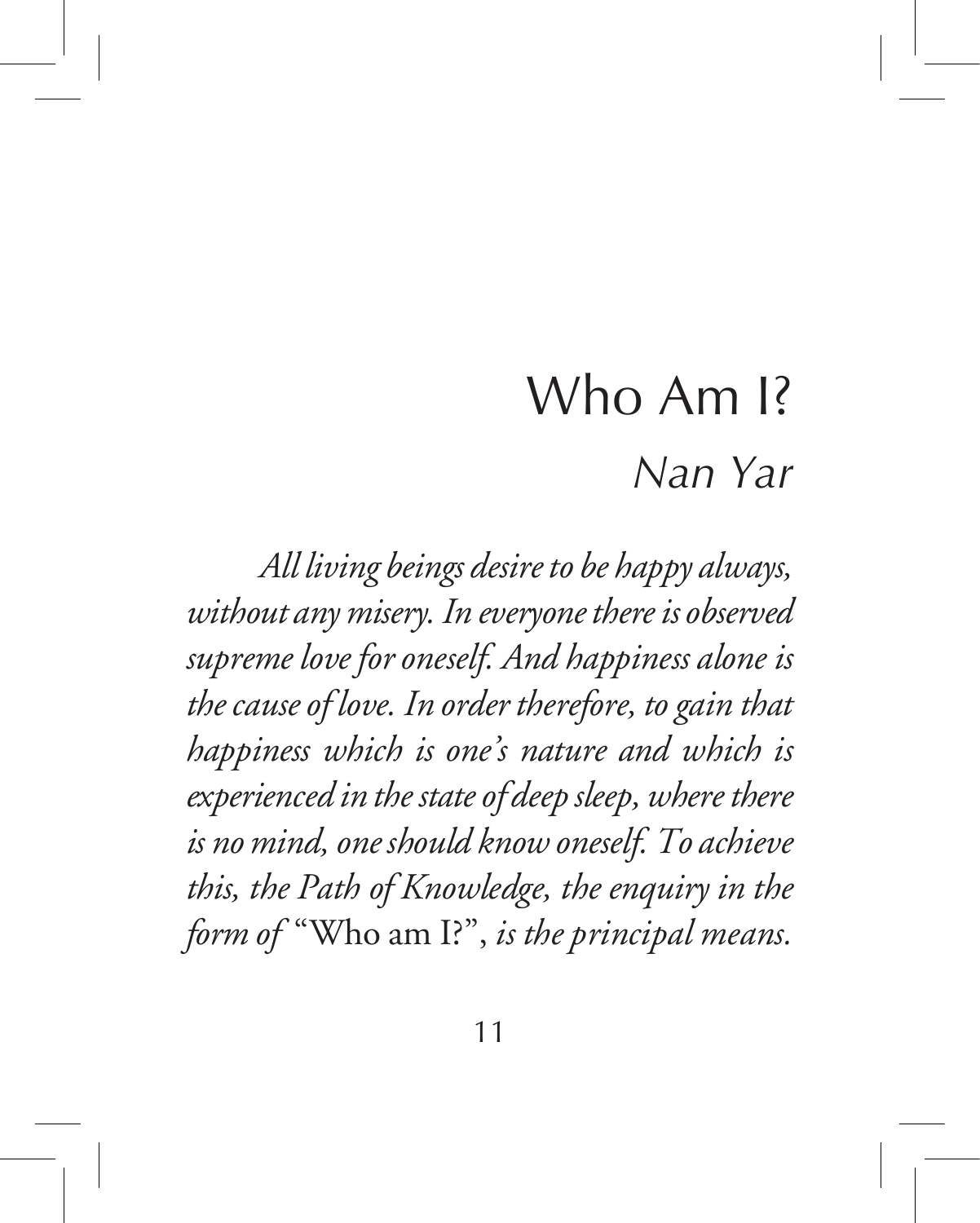#### 1. *Who am I?*

The gross body which is composed of the seven humours (*dhatus*), I am not; the five cognitive sense organs, viz., the senses of hearing, touch, sight, taste and smell, which apprehend their respective objects, viz. sound, touch, colour, taste and odour, I am not; the five cognative sense organs, viz., the organs of speech, locomotion, grasping, excretion and procreation, which have as their respective functions, speaking, moving, grasping, excreting and enjoying, I am not; the five vital airs, *prana*, etc., which perform respectively the five functions of in-breathing, etc., I am not; even the mind which thinks, I am not; the nescience too,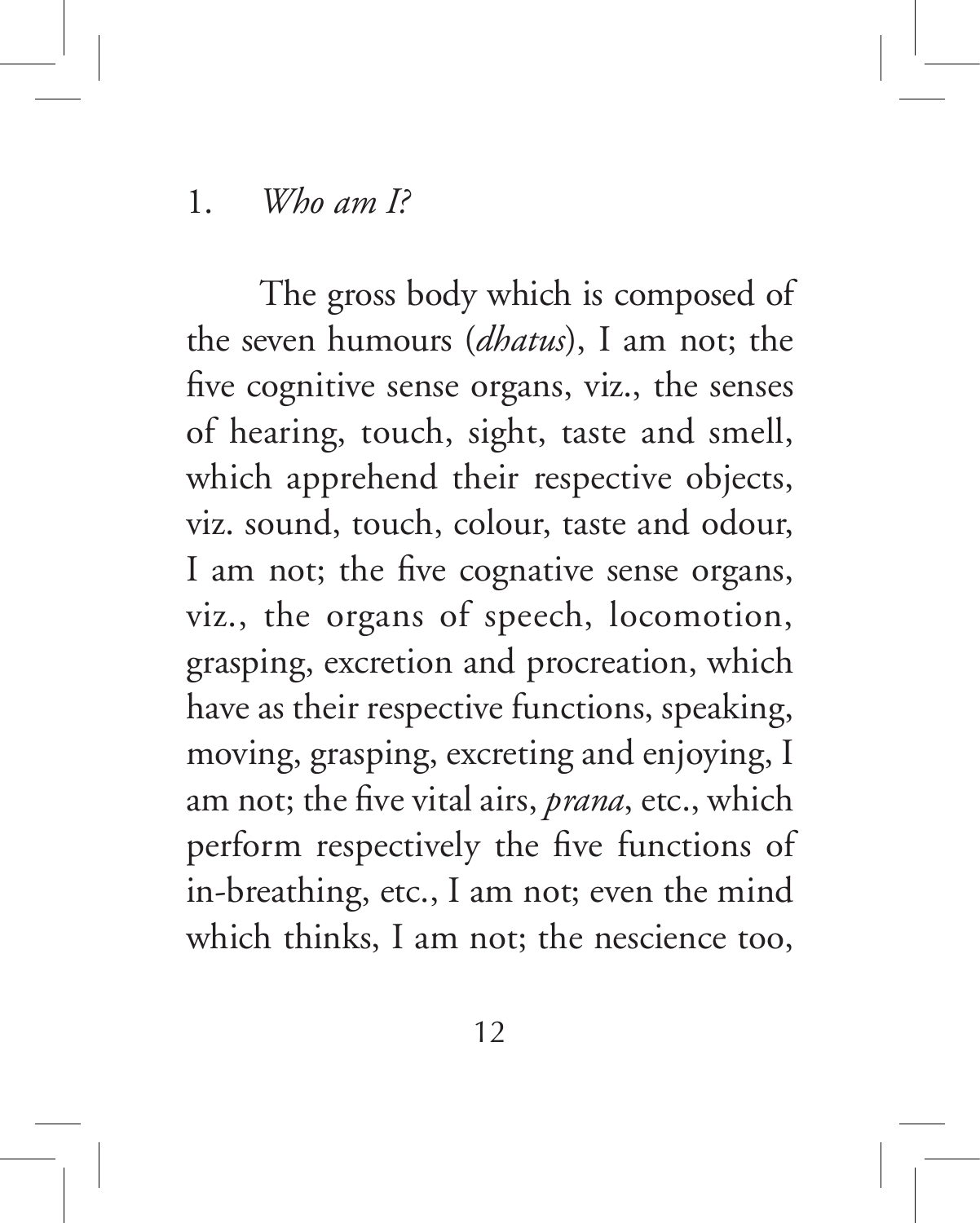which is endowed only with the residual impressions of objects and in which there are no objects and no functionings, I am not.

## 2. *If I am none of these, then who am I?*

After negating all of the above mentioned as 'not this', 'not this', that Awareness which alone remains – that I am.

#### 3. *What is the nature of Awareness?*

The nature of Awareness is Existence-Consciousness-Bliss.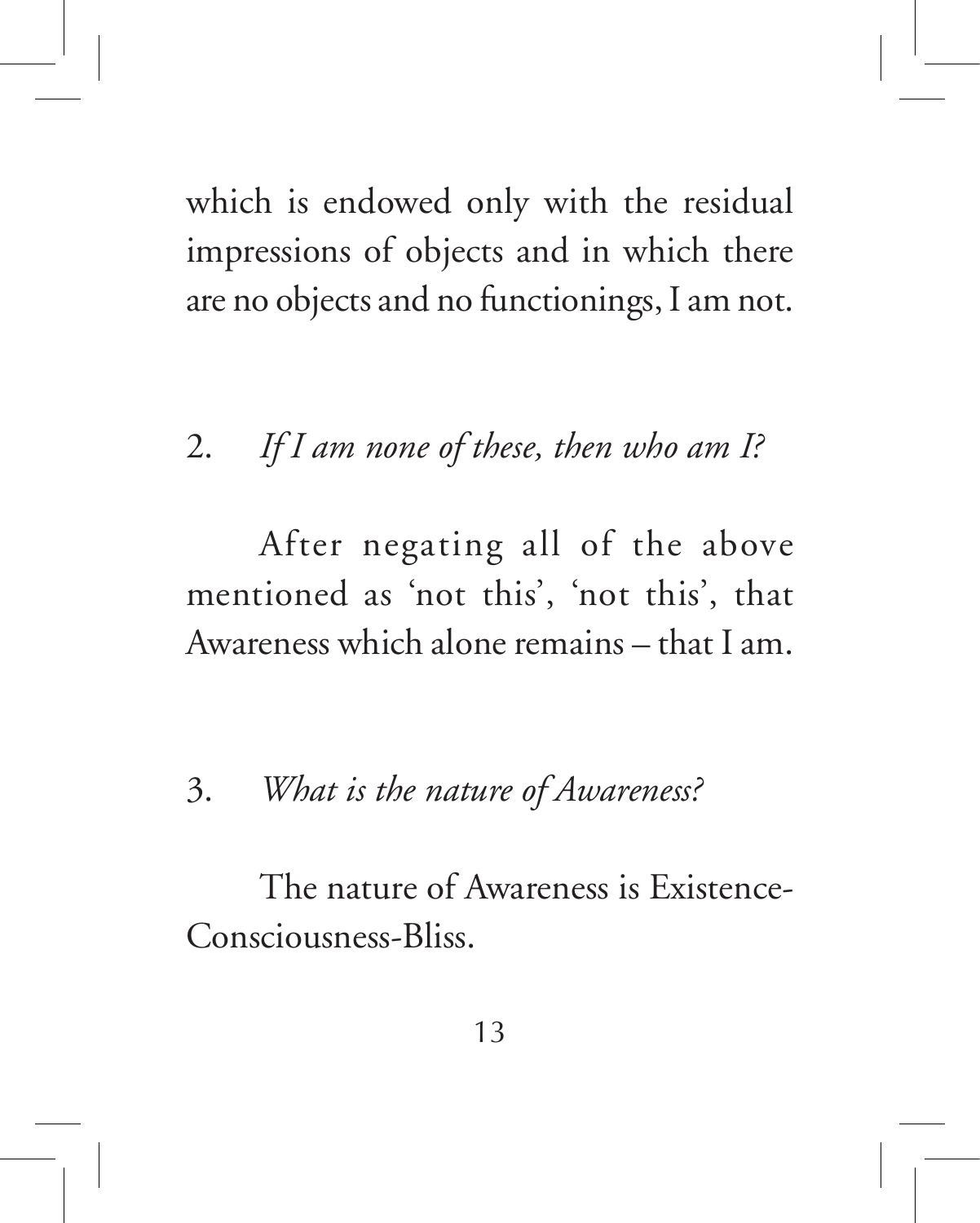# 4. *When will the realization of the Self be gained?*

When the world which is what-is-seen has been removed, there will be realization of the Self which is the seer.

5. *Will there not be realization of the Self even while the world is there (taken as real)?*

There will not be.

6. *Why?*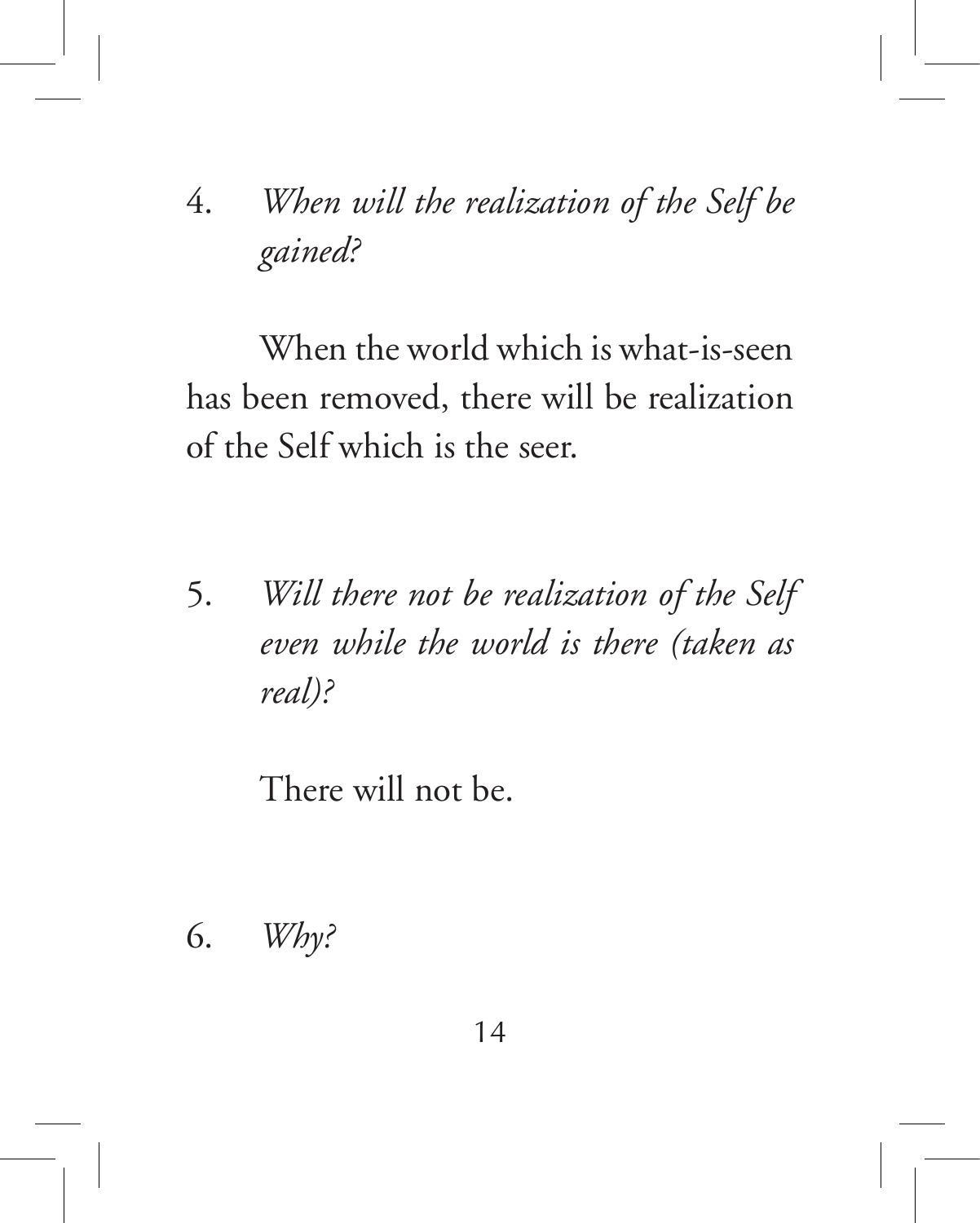The seer and the object seen are like the rope and the snake. Just as the knowledge of the rope which is the substratum will not arise unless the false knowledge of the illusory serpent goes, so the realization of the Self which is the substratum will not be gained unless the belief that the world is real is removed.

7. *When will the world which is the object seen be removed?*

When the mind, which is the cause of all cognition and of all actions, becomes quiescent, the world will disappear.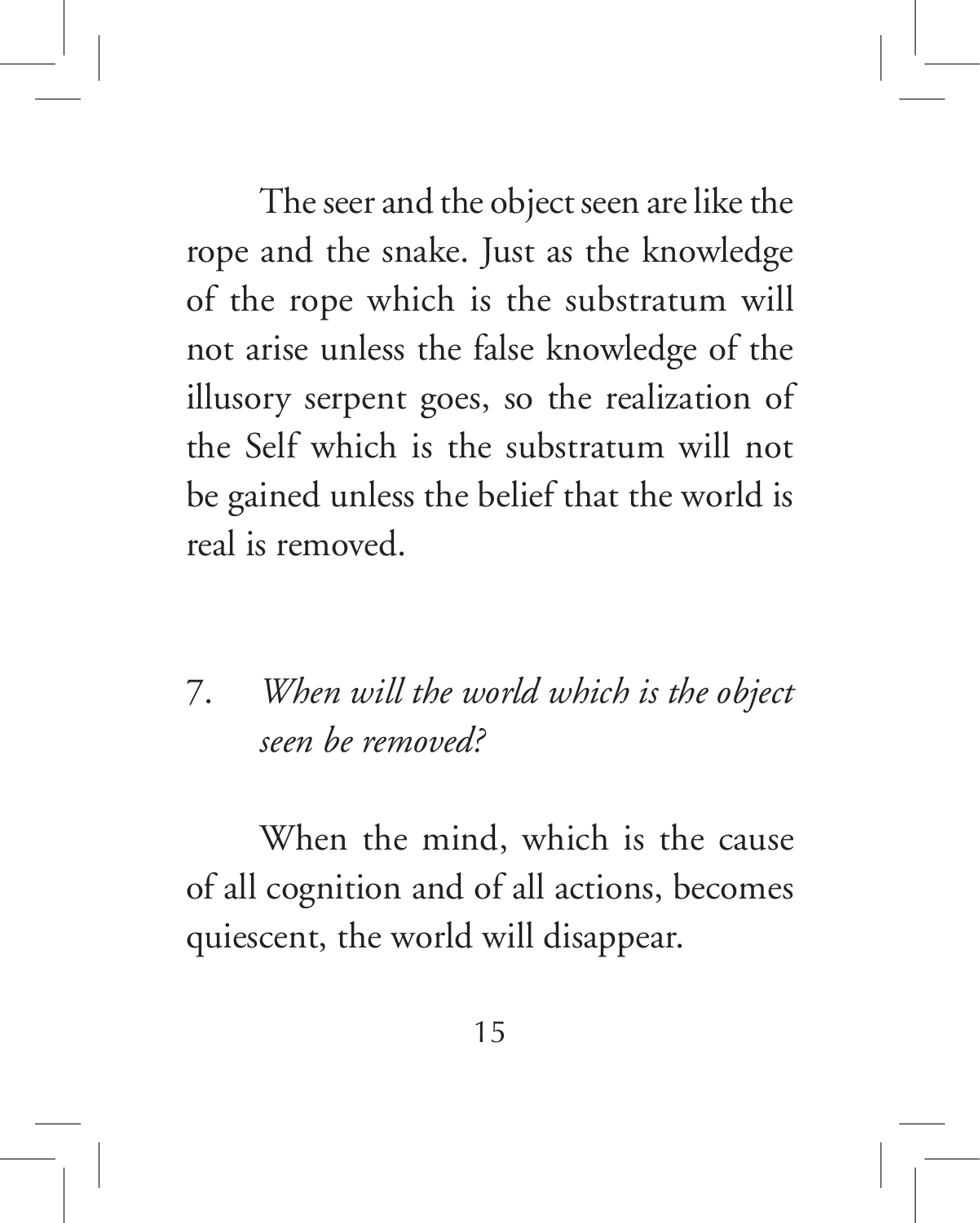#### 8. *What is the nature of the mind?*

What is called 'mind' is a wondrous power residing in the Self. It causes all thoughts to arise. Apart from thoughts, there is no such thing as mind. Therefore, thought is the nature of mind. Apart from thoughts, there is no independent entity called the world. In deep sleep there are no thoughts, and there is no world. In the states of waking and dream, there are thoughts, and there is a world also. Just as the spider emits the thread (of the web) out of itself and again withdraws it into itself, likewise the mind projects the world out of itself and again resolves it into itself. When the mind comes out of the Self, the world appears. Therefore, when the world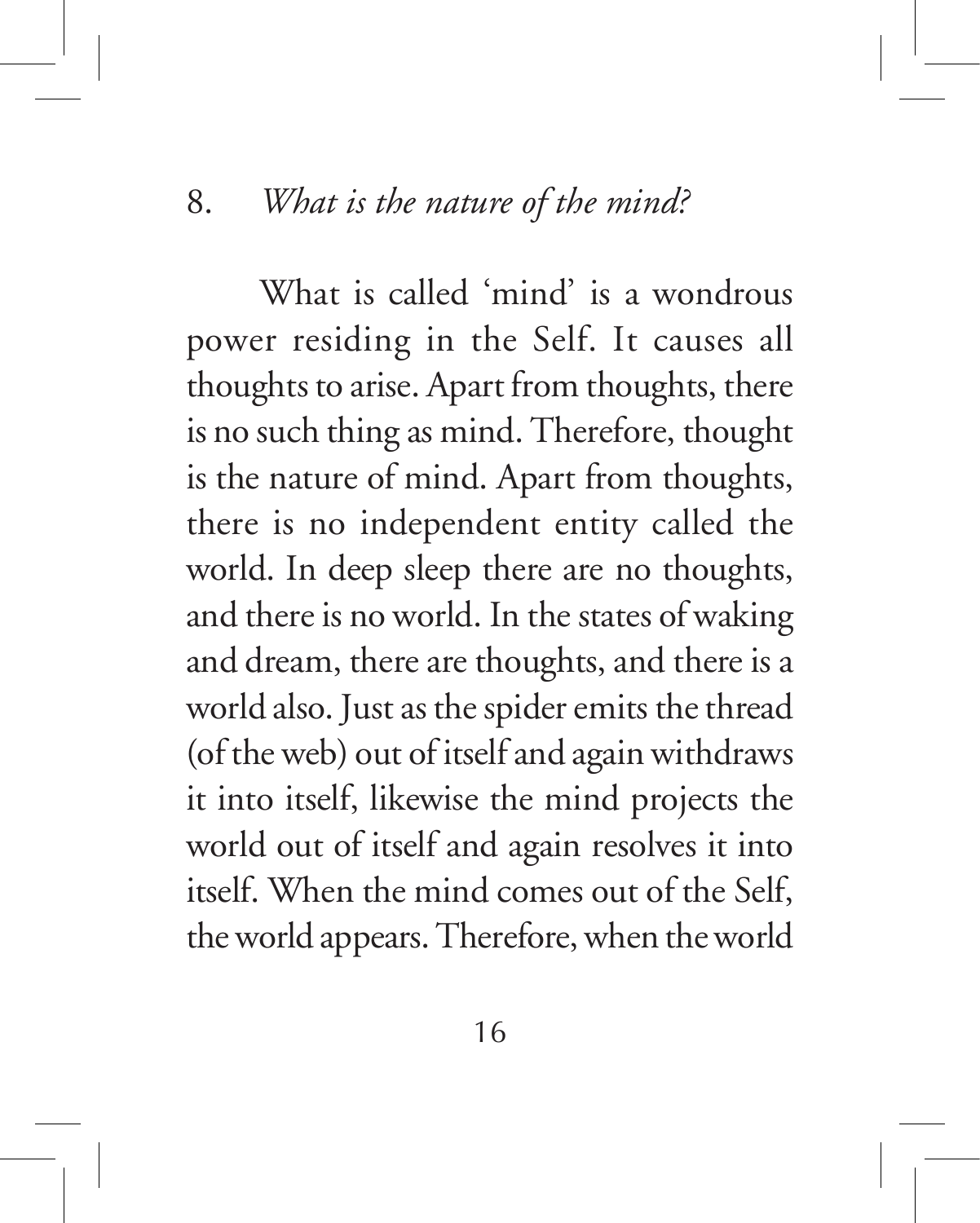appears (to be real), the Self does not appear; and when the Self appears (shines) the world does not appear. When one persistently inquires into the nature of the mind, the mind will end leaving the Self (as the residue). What is referred to as the Self is the *Atman*. The mind always exists only in dependence on something gross; it cannot stay alone. It is the mind that is called the subtle body or the soul (*jiva*).

9. *What is the path of inquiry for understanding the nature of the mind?*

That which rises as 'I' in this body is the mind. If one inquires as to where in the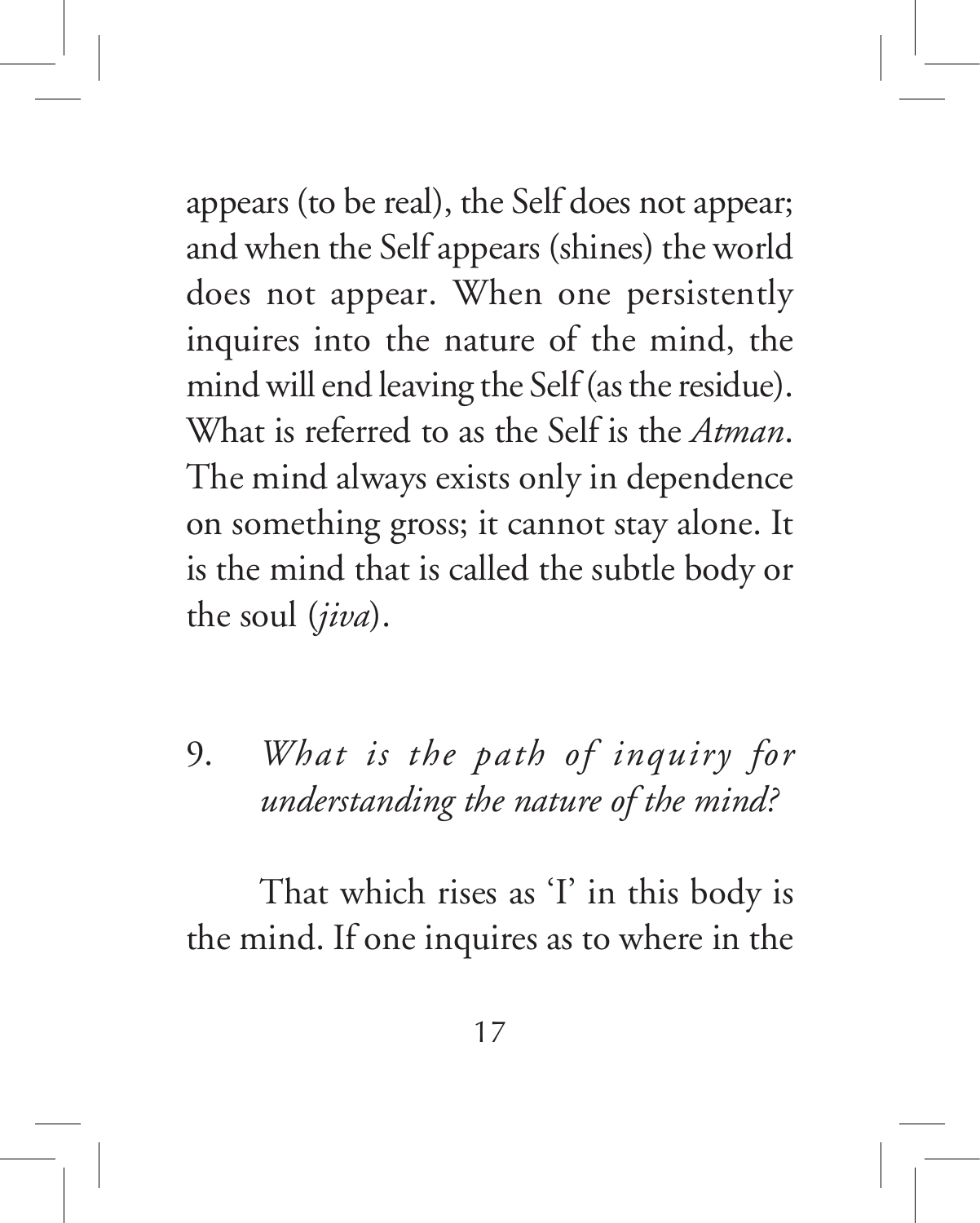body the thought 'I' rises first, one would discover that it rises in the heart. That is the place of the mind's origin. Even if one thinks constantly 'I-I', one will be led to that place. Of all the thoughts that arise in the mind, the 'I'-thought is the first. It is only after the rise of this that the other thoughts arise. It is after the appearance of the first personal pronoun that the second and third personal pronouns appear; without the first personal pronoun there will not be the second and third.

#### 10. *How will the mind become quiescent?*

By the inquiry 'Who am I?'. The thought 'Who am I?' will destroy all other thoughts,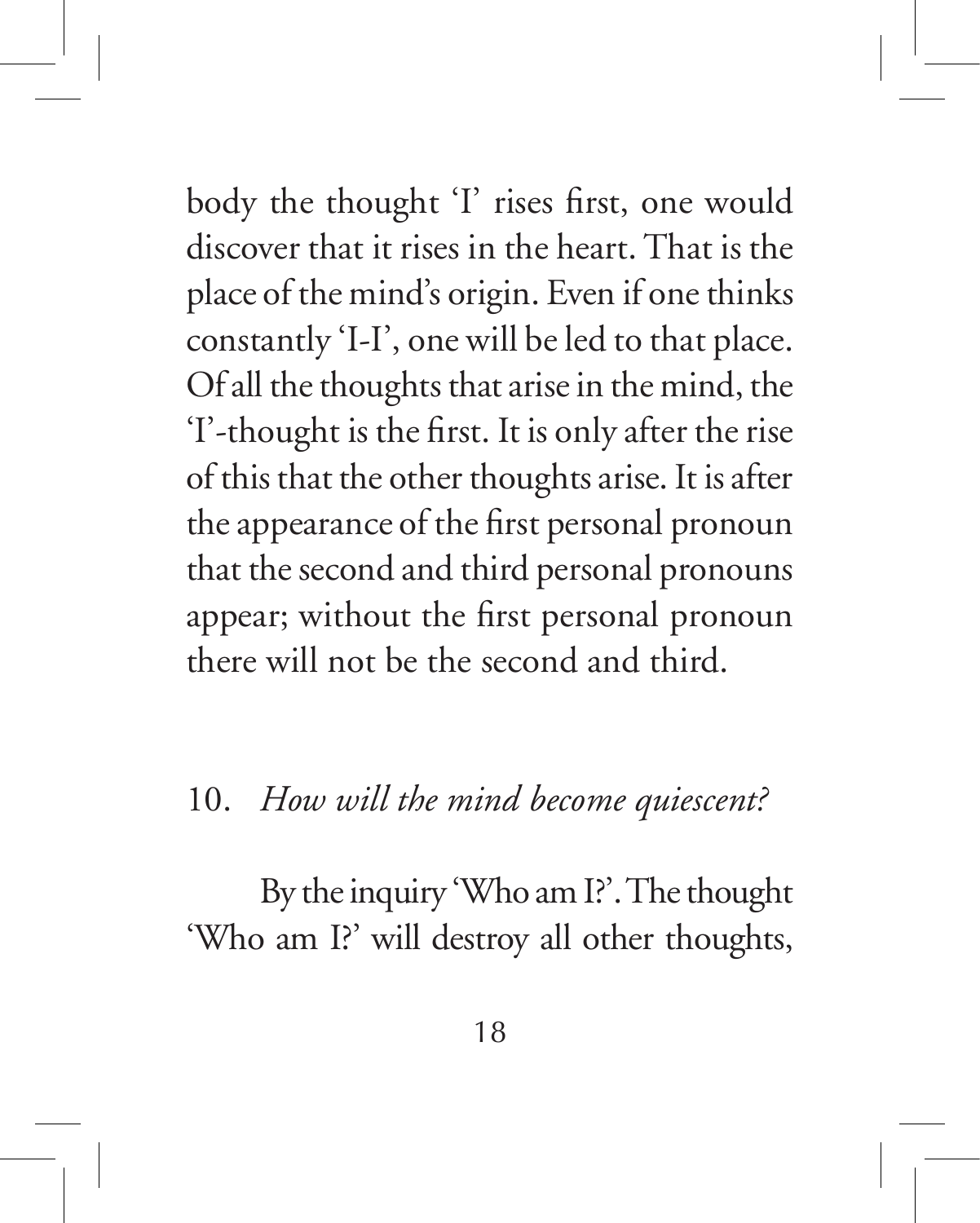and like the stick used for stirring the burning pyre, it will itself in the end get destroyed. Then, there will arise Self-realization.

11. *What is the means for constantly holding on to the thought 'Who am I?'*

When other thoughts arise, one should not pursue them, but should inquire: 'To whom do they arise?' It does not matter how many thoughts arise. As each thought arises, one should inquire with diligence, 'To whom has this thought arisen?'. The answer that would emerge would be 'to me'. Thereupon if one inquires 'Who am I?', the mind will go back to its source; and the thought that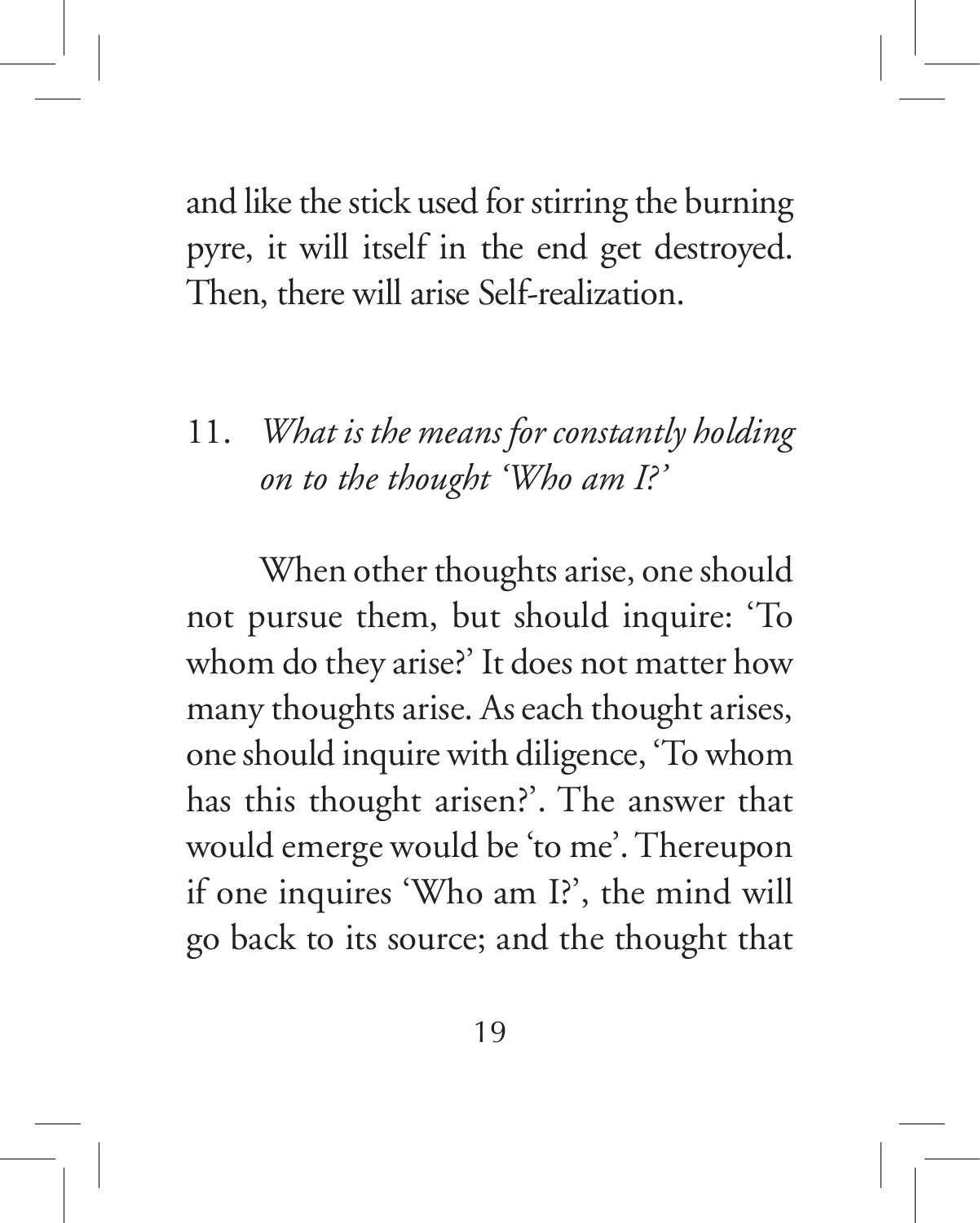arose will become quiescent. With repeated practice in this manner, the mind will develop the skill to stay in its source. When the mind that is subtle goes out through the brain and the sense-organs, the gross names and forms appear; when it stays in the heart, the names and forms disappear. Not letting the mind go out, but retaining it in the Heart is what is called 'inwardness' (*antarmukha*). Letting the mind go out of the Heart is known as 'externalisation' (*bahirmukha*). Thus, when the mind stays in the Heart, the 'I' which is the source of all thoughts will go, and the Self which ever exists will shine. Whatever one does, one should do without the egoity 'I'. If one acts in that way, all will appear as of the nature of Siva (God).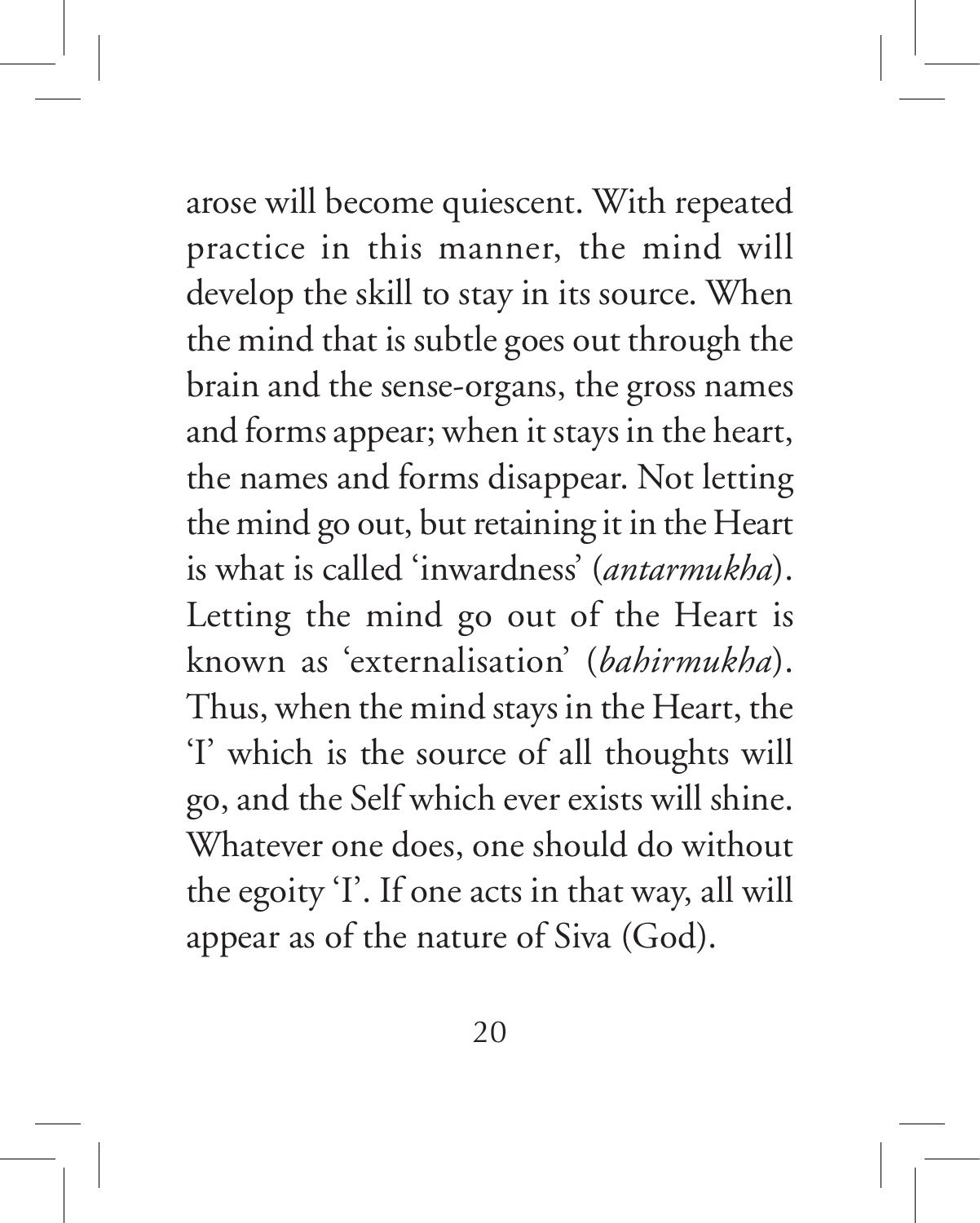# 12. *Are there no other means for making the mind quiescent?*

Other than inquiry, there are no adequate means. If through other means it is sought to control the mind, the mind will appear to be controlled, but will again go forth. Through the control of breath also, the mind will become quiescent; but it will be quiescent only so long as the breath remains controlled, and when the breath resumes the mind also will again start moving and will wander as impelled by residual impressions. The source is the same for both mind and breath. Thought, indeed, is the nature of the mind. The thought 'I' is the first thought of the mind; and that is egoity. It is from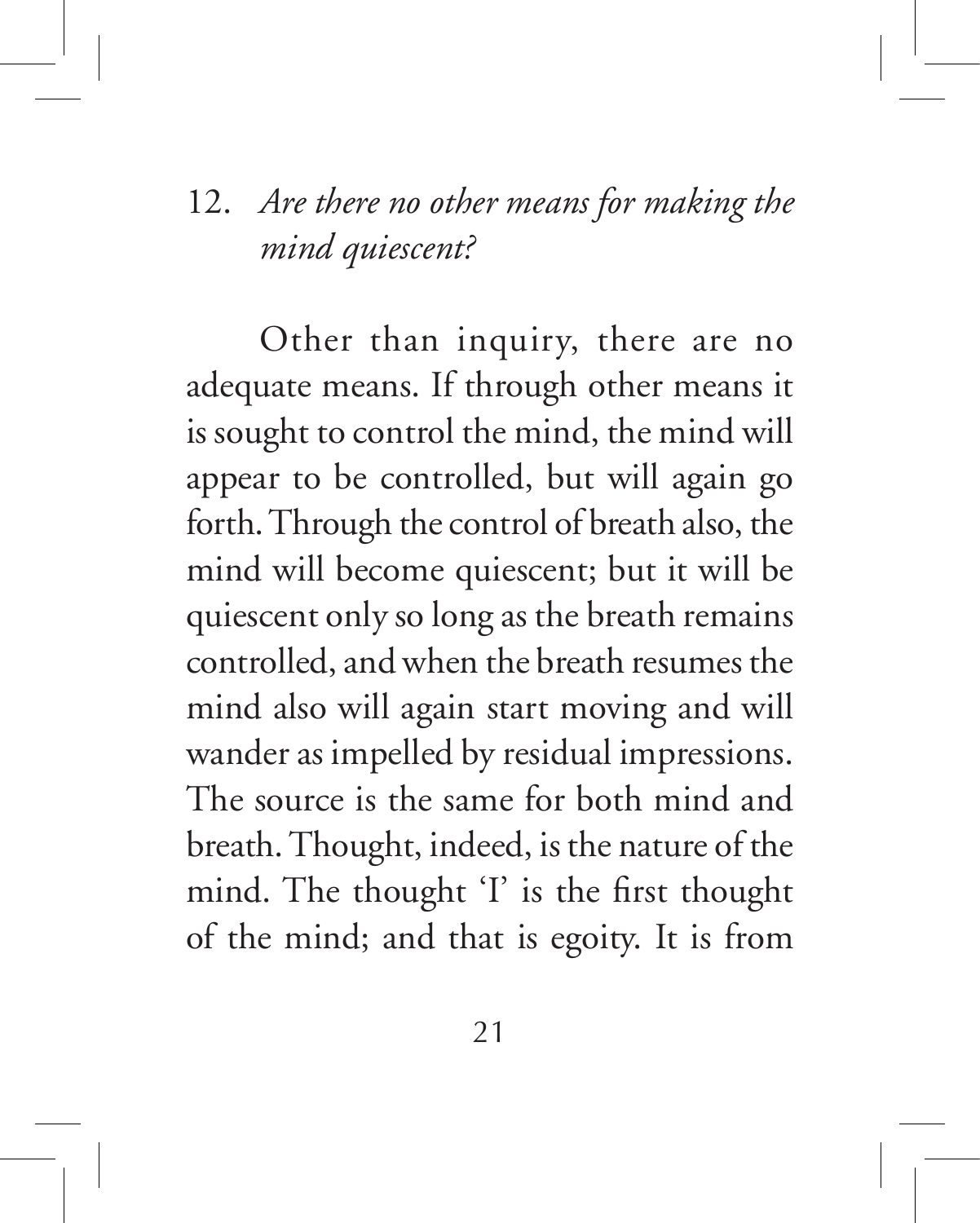that whence egoity originates that breath also originates. Therefore, when the mind becomes quiescent, the breath is controlled, and when the breath is controlled the mind becomes quiescent. But in deep sleep, although the mind becomes quiescent, the breath does not stop. This is because of the will of God, so that the body may be preserved and other people may not be under the impression that it is dead. In the state of waking and in *samadhi*, when the mind becomes quiescent the breath is controlled. Breath is the gross form of mind. Till the time of death, the mind keeps breath in the body; and when the body dies, the mind takes the breath along with it. Therefore, the exercise of breath control is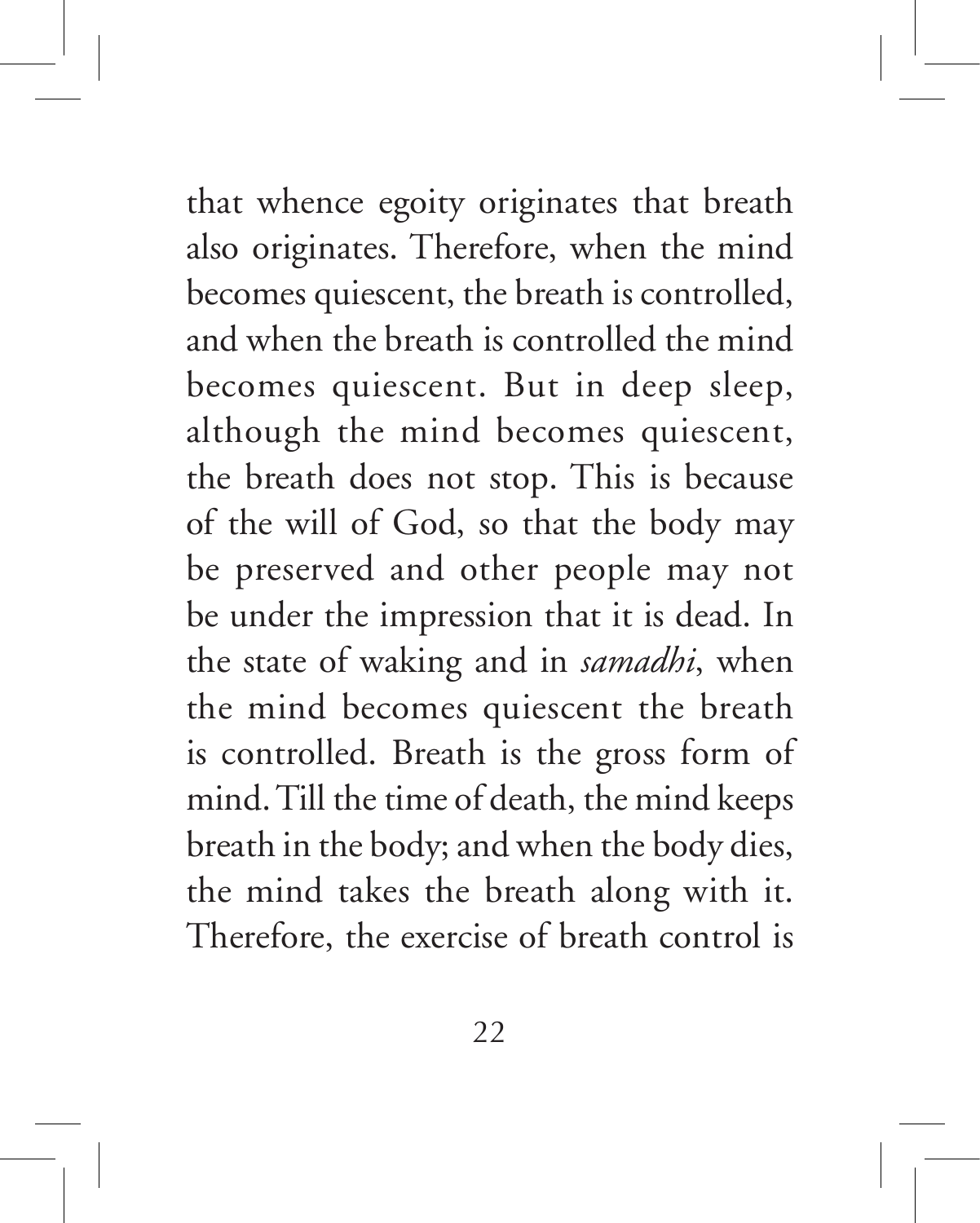only an aid for rendering the mind quiescent (*manonigraha*); it will not destroy the mind (*manonasa*).

Like the practice of breath control, meditation on the forms of God, repetition of *mantras*, restriction on food, etc., are but aids for rendering the mind quiescent.

Through meditation on the forms of God and through repetition of *mantras*, the mind becomes one-pointed. The mind will always be wandering. Just as when a chain is given to an elephant to hold in its trunk it will go along grasping the chain and nothing else, so also when the mind is occupied with a name or form it will grasp that alone. When the mind expands in the form of countless thoughts, each thought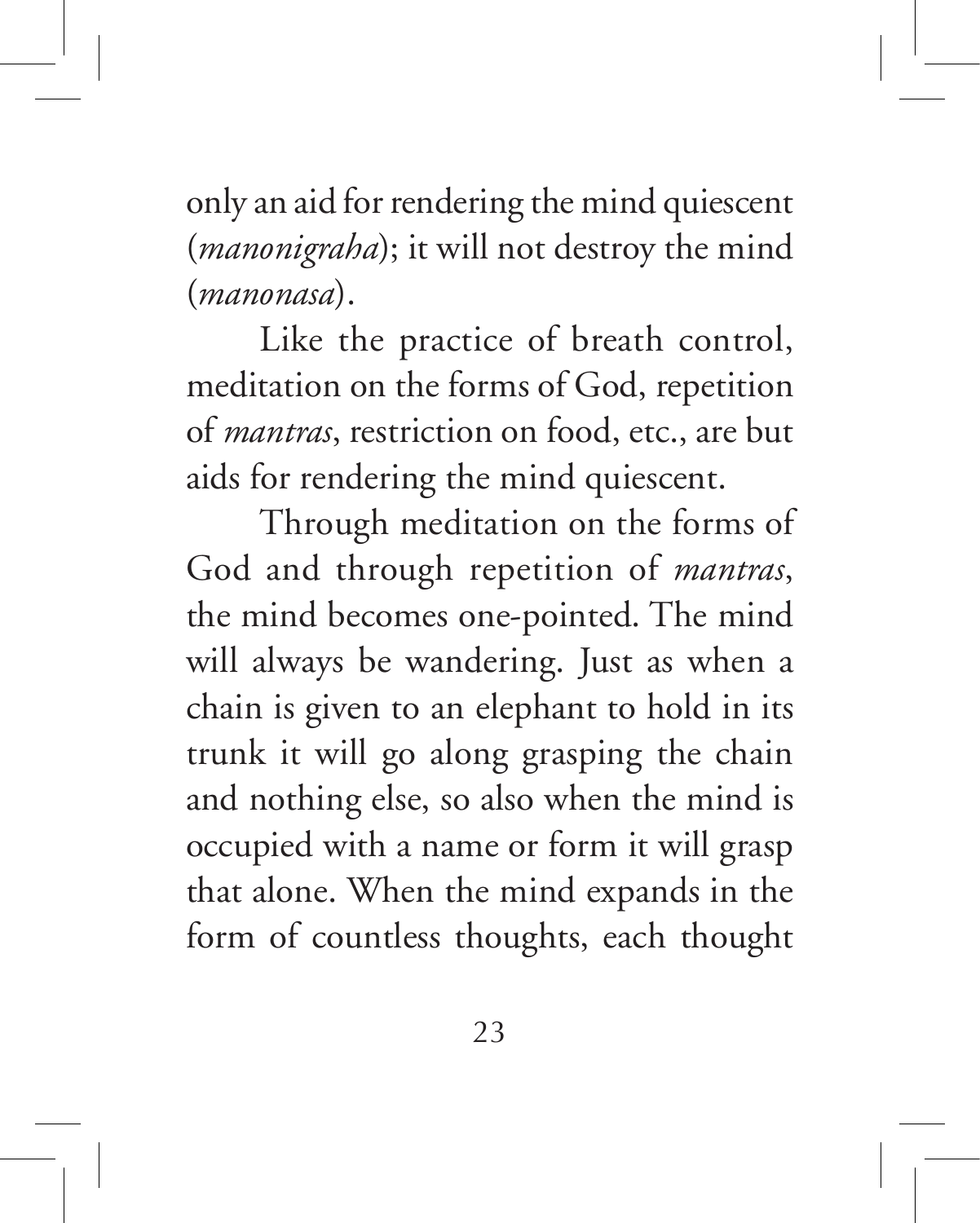becomes weak; but as thoughts get resolved the mind becomes one-pointed and strong; for such a mind Self-inquiry will become easy. Of all the restrictive rules, that relating to the taking of *sattvic* food in moderate quantities is the best; by observing this rule, the *sattvic* quality of mind will increase, and that will be helpful to Self-inquiry.

13. *The residual impressions (thoughts) of objects appear unending like the waves of an ocean. When will all of them get destroyed?*

As the meditation on the Self rises higher and higher, the thoughts will get destroyed.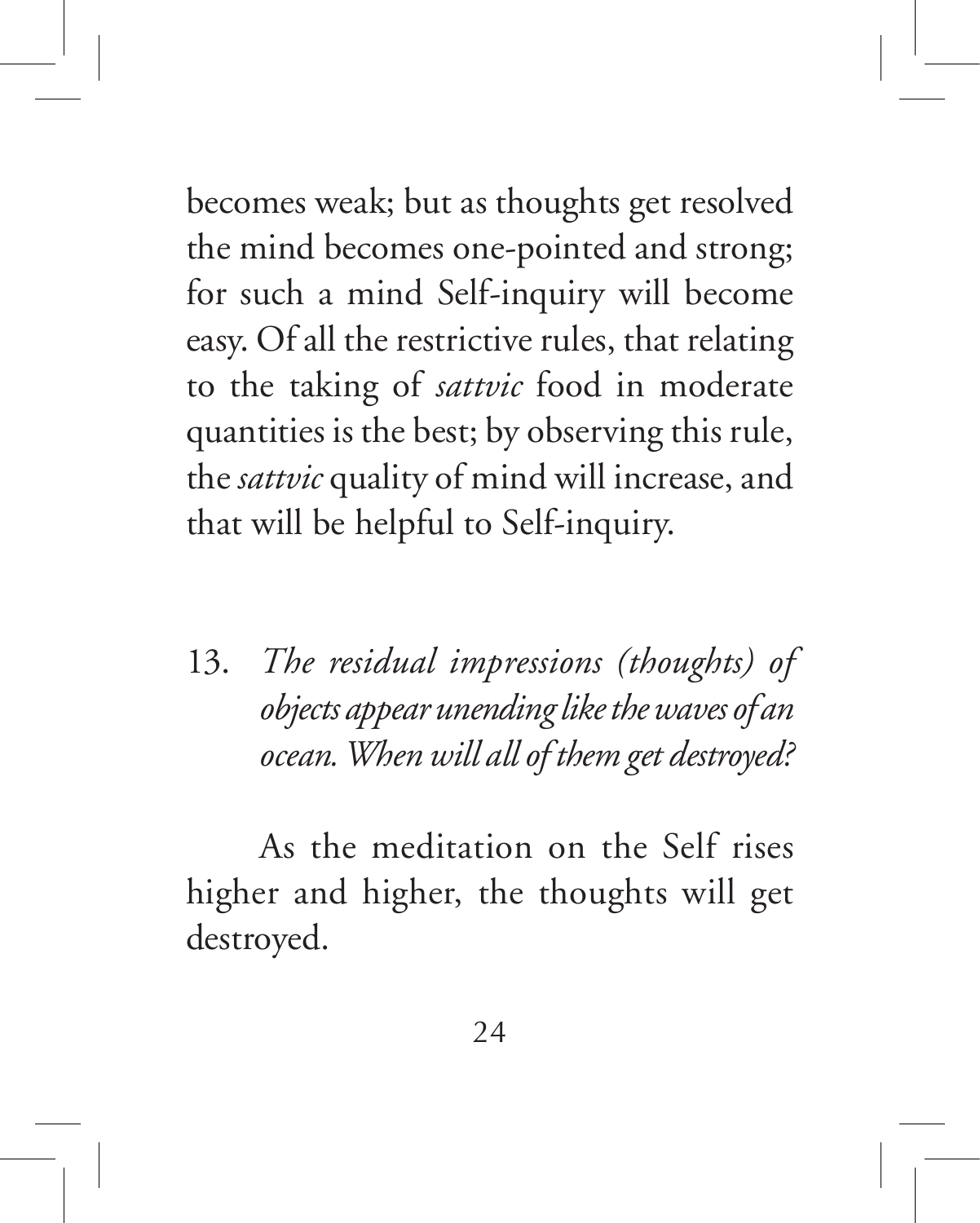14. *Is it possible for the residual impressions of objects that come from beginningless time, as it were, to be resolved, and for one to remain as the pure Self ?*

Without yielding to the doubt 'Is it possible, or not?', one should persistently hold on to the meditation on the Self. Even if one be a great sinner, one should not worry and weep 'O! I am a sinner, how can I be saved?' One should completely renounce the thought 'I am a sinner' and concentrate keenly on meditation on the Self; then, one would surely succeed. There are not two minds – one good and the other evil; the mind is only one. It is the residual impressions that are of two kinds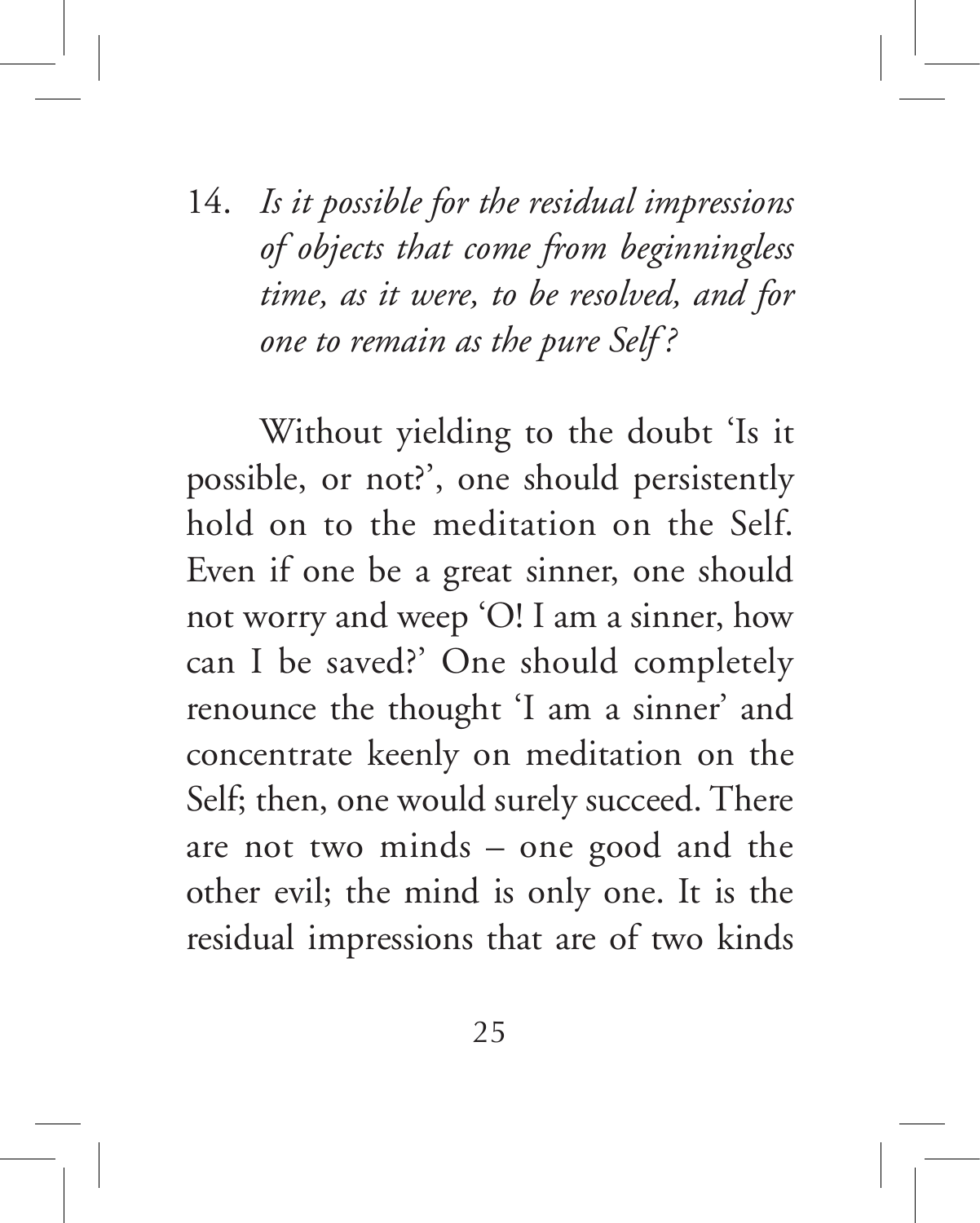– auspicious and inauspicious. When the mind is under the influence of auspicious impressions it is called good; and when it is under the influence of inauspicious impressions it is regarded as evil.

The mind should not be allowed to wander towards worldly objects and what concerns other people. However bad other people may be, one should bear no hatred for them. Both desire and hatred should be eschewed. All that one gives to others one gives to one's self. If this truth is understood who will not give to others? When one's self arises all arises; when one's self becomes quiescent all becomes quiescent. To the extent we behave with humility, to that extent there will result good. If the mind is rendered quiescent, one may live anywhere.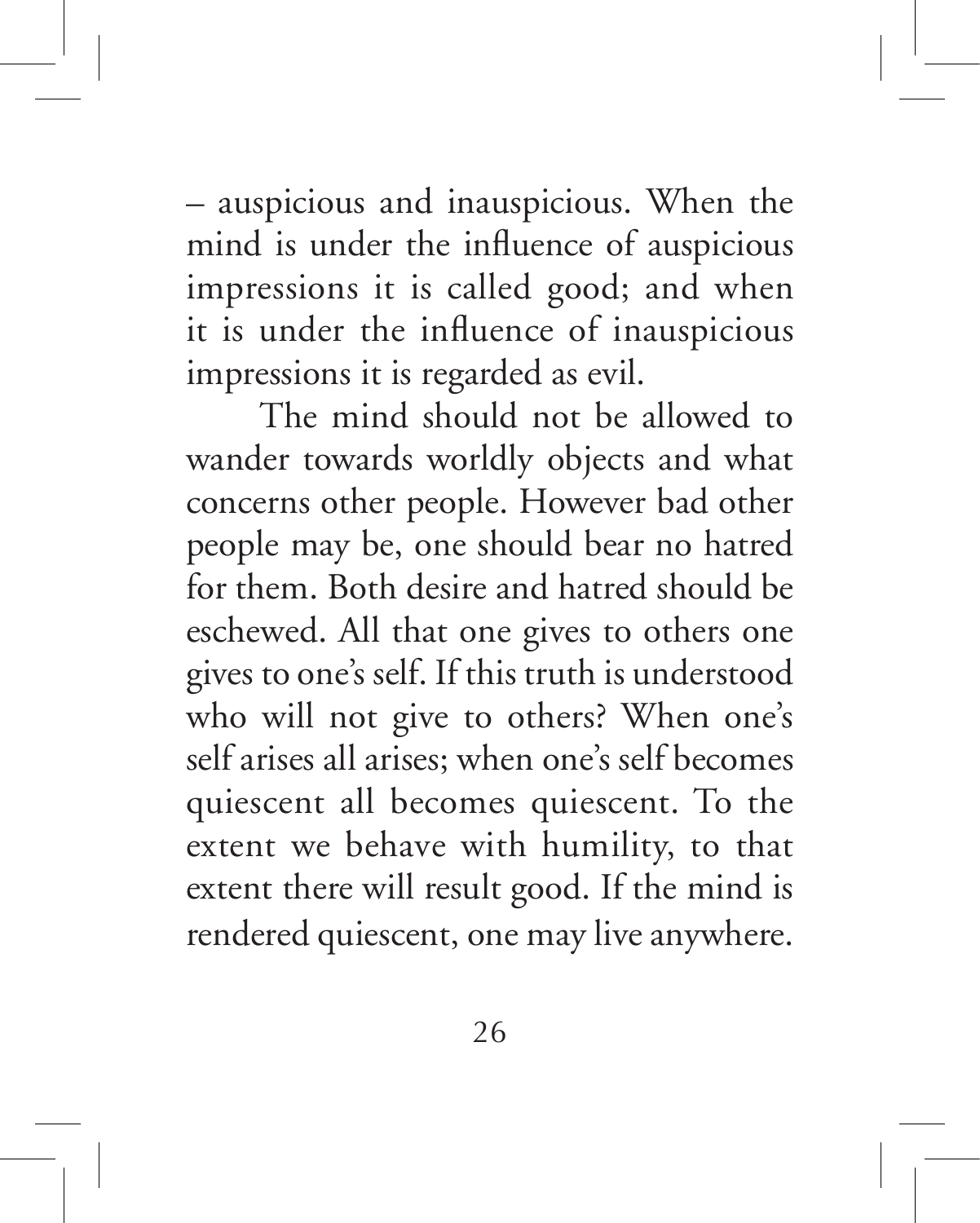#### 15. *How long should inquiry be practised?*

As long as there are impressions of objects in the mind, so long the inquiry 'Who am I?' is required. As thoughts arise they should be destroyed then and there in the very place of their origin, through inquiry. If one resorts to contemplation of the Self unintermittently, until the Self is gained, that alone would do. As long as there are enemies within the fortress, they will continue to sally forth; if they are destroyed as they emerge, the fortress will fall into our hands.

16. *What is the nature of the Self?*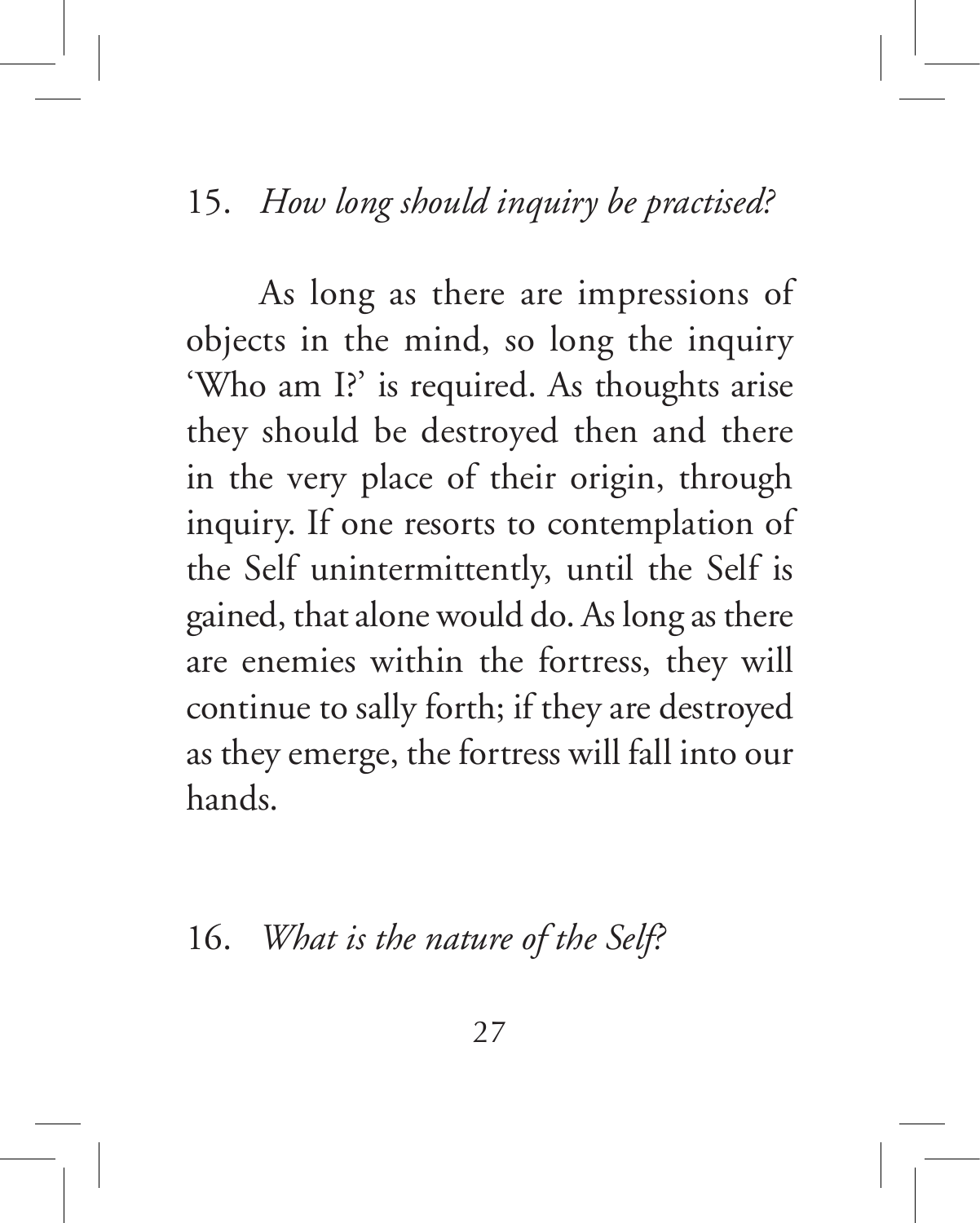What exists in truth is the Self alone. The world, the individual soul and God are appearances in it, like silver in mother-ofpearl; these three appear at the same time and disappear at the same time.

The Self is that where there is absolutely no 'I'-thought. That is called 'Silence'. The Self itself is the world; the Self itself is 'I'; the Self itself is God; all is Siva, the Self.

## 17. *Is not everything the work of God?*

Without desire, resolve, or effort, the sun rises; and in its mere presence, the sunstone emits fire, the lotus blooms, water evaporates, people perform their various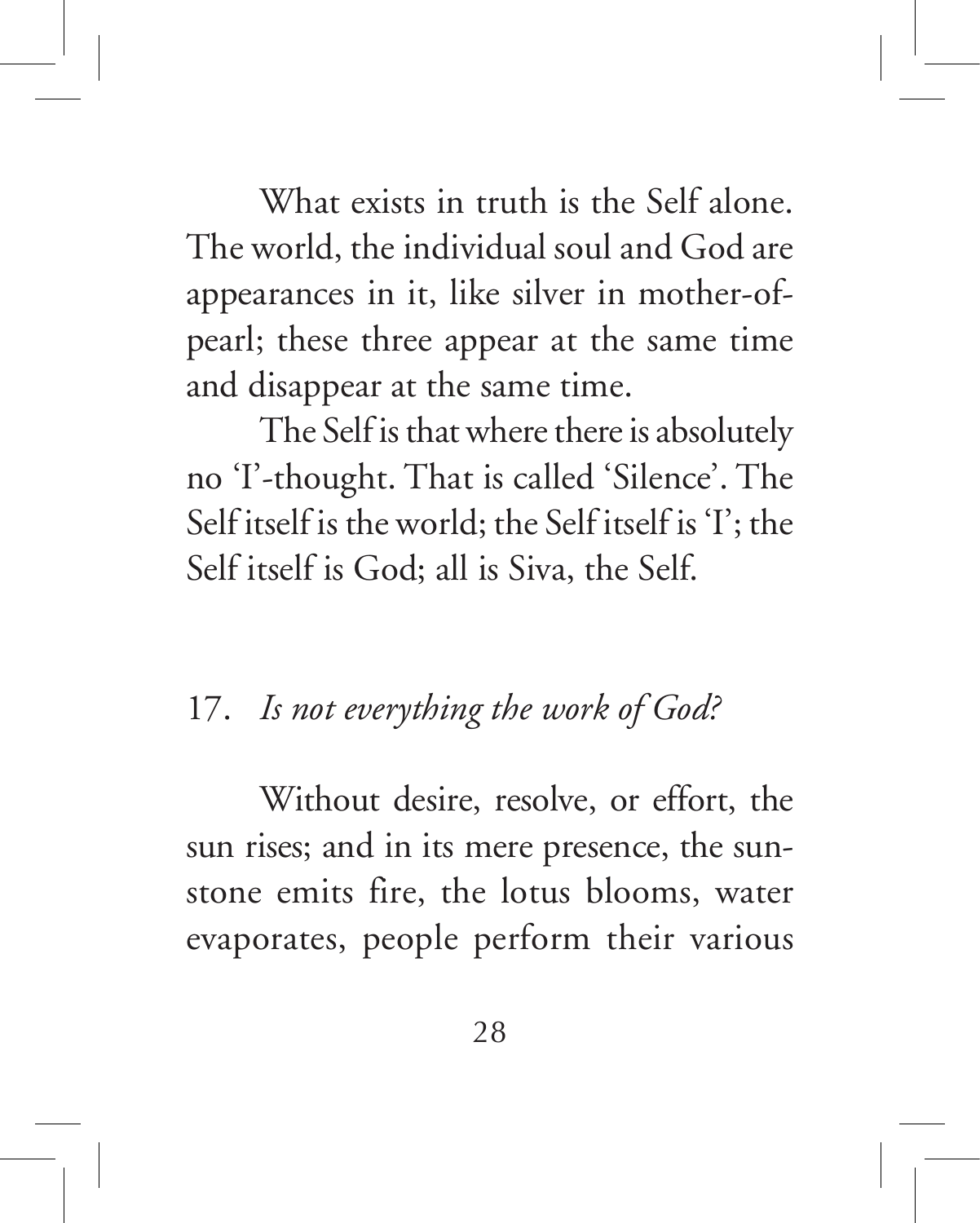functions and then rest. Just as in the presence of the magnet the needle moves, it is by virtue of the mere presence of God that the souls governed by the three (cosmic) functions or the fivefold divine activity perform their actions and then rest, in accordance with their respective *karmas*. God has no resolve; no *karma* attaches itself to Him. That is like worldly actions not affecting the sun, or like the merits and demerits of the other four elements not affecting all-pervading space.

#### 18. *Of the devotees, who is the greatest?*

He who gives himself up to the Self that is God is the most excellent devotee.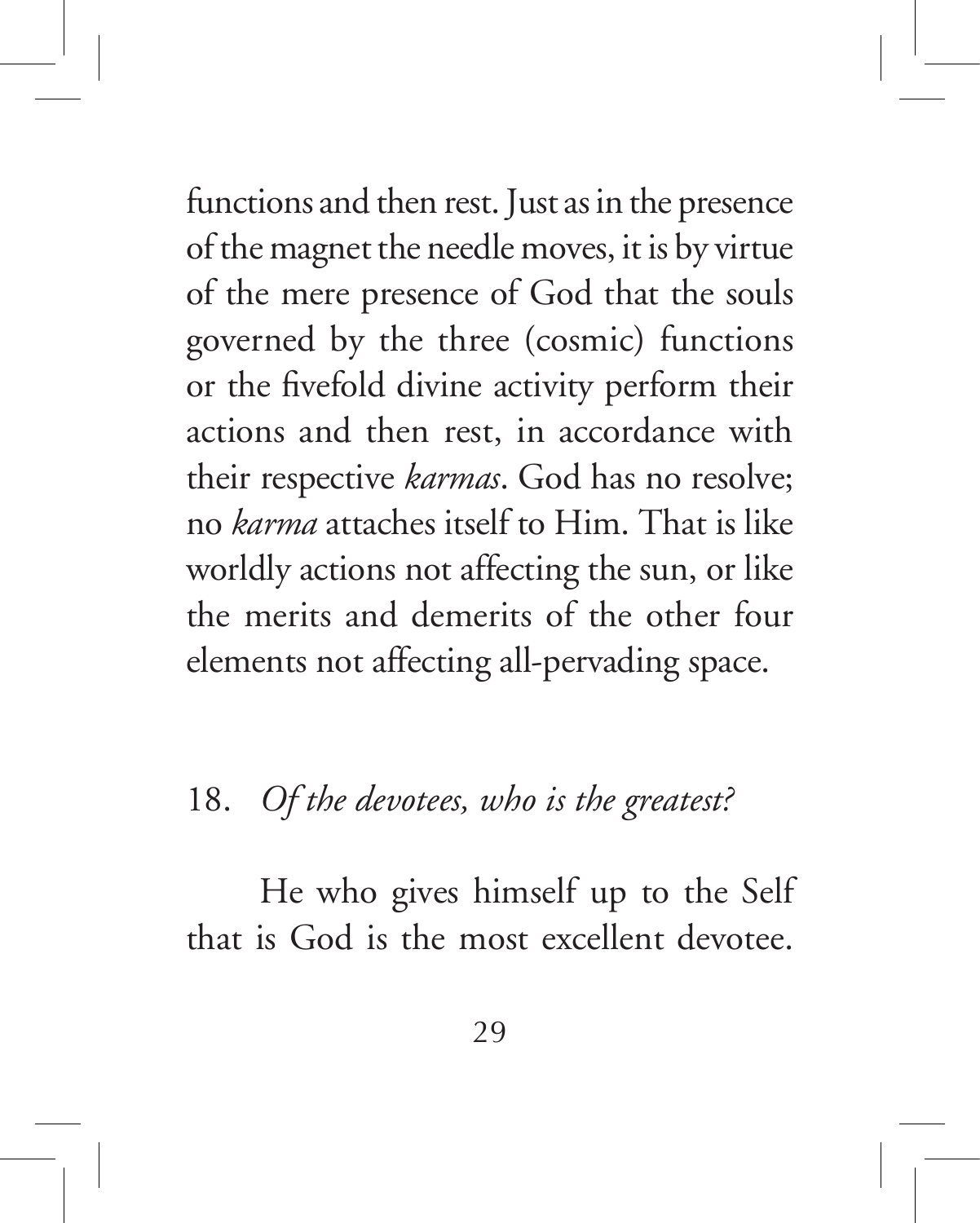Giving one's self up to God means remaining constantly in the Self without giving room for the rise of any thoughts other than that of the Self.

Whatever burdens are thrown on God, He bears them. Since the supreme power of God makes all things move, why should we, without submitting ourselves to it, constantly worry ourselves with thoughts as to what should be done and how, and what should not be done and how not? We know that the train carries all loads, so after getting on it why should we carry our small luggage on our head to our discomfort, instead of putting it down in the train and feeling at ease?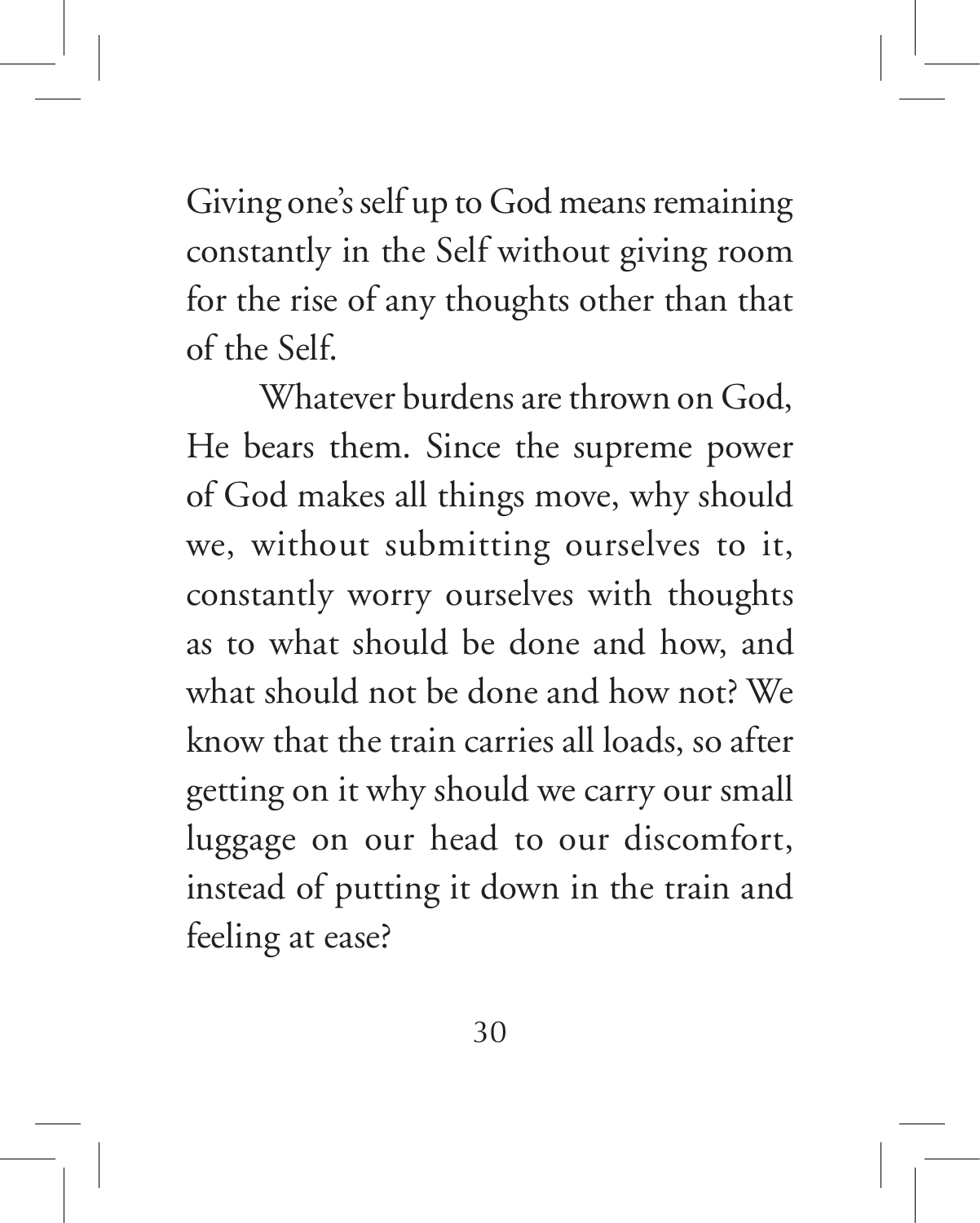#### 19. *What is non-attachment?*

As thoughts arise, destroying them utterly without any residue in the very place of their origin is non-attachment. Just as the pearl-diver ties a stone to his waist, sinks to the bottom of the sea and there takes the pearls, so each one of us should be endowed with non-attachment, dive within oneself and obtain the Self-Pearl.

20. *Is it not possible for God and the Guru to effect the liberation of a soul?*

God and the Guru will only show the way to liberation; they will not by themselves take the soul to the state of liberation.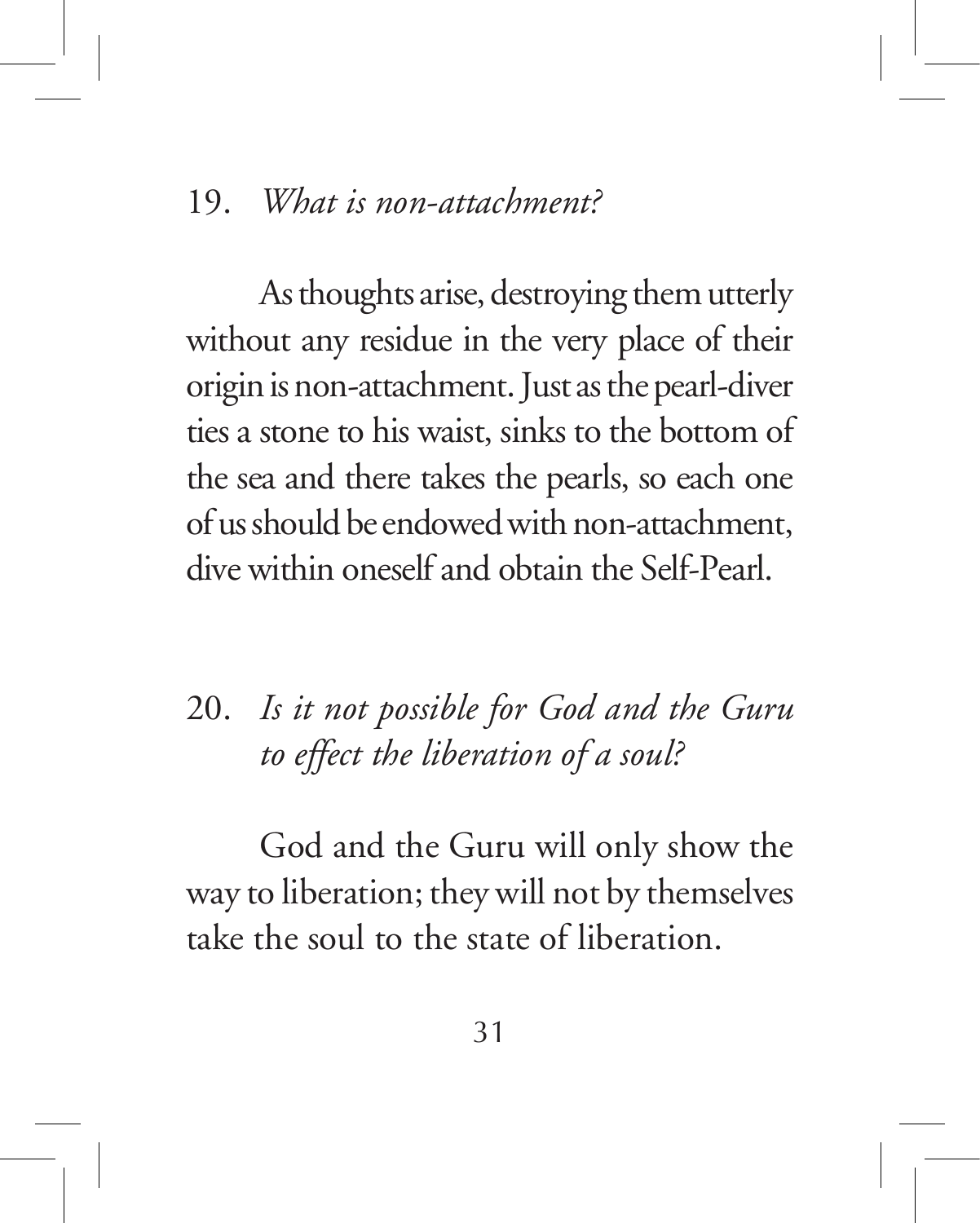In truth, God and the Guru are not different. Just as the prey which has fallen into the jaws of a tiger has no escape, so those who have come within the ambit of the Guru's gracious look will be saved by the Guru and will not get lost; yet, each one should, by his own effort pursue the path shown by God or Guru and gain liberation. One can know oneself only with one's own eye of knowledge, and not with somebody else's. Does he who is Rama require the help of a mirror to know that he is Rama?

21. *Is it necessary for one who longs for liberation to inquire into the nature of categories* (tattvas)?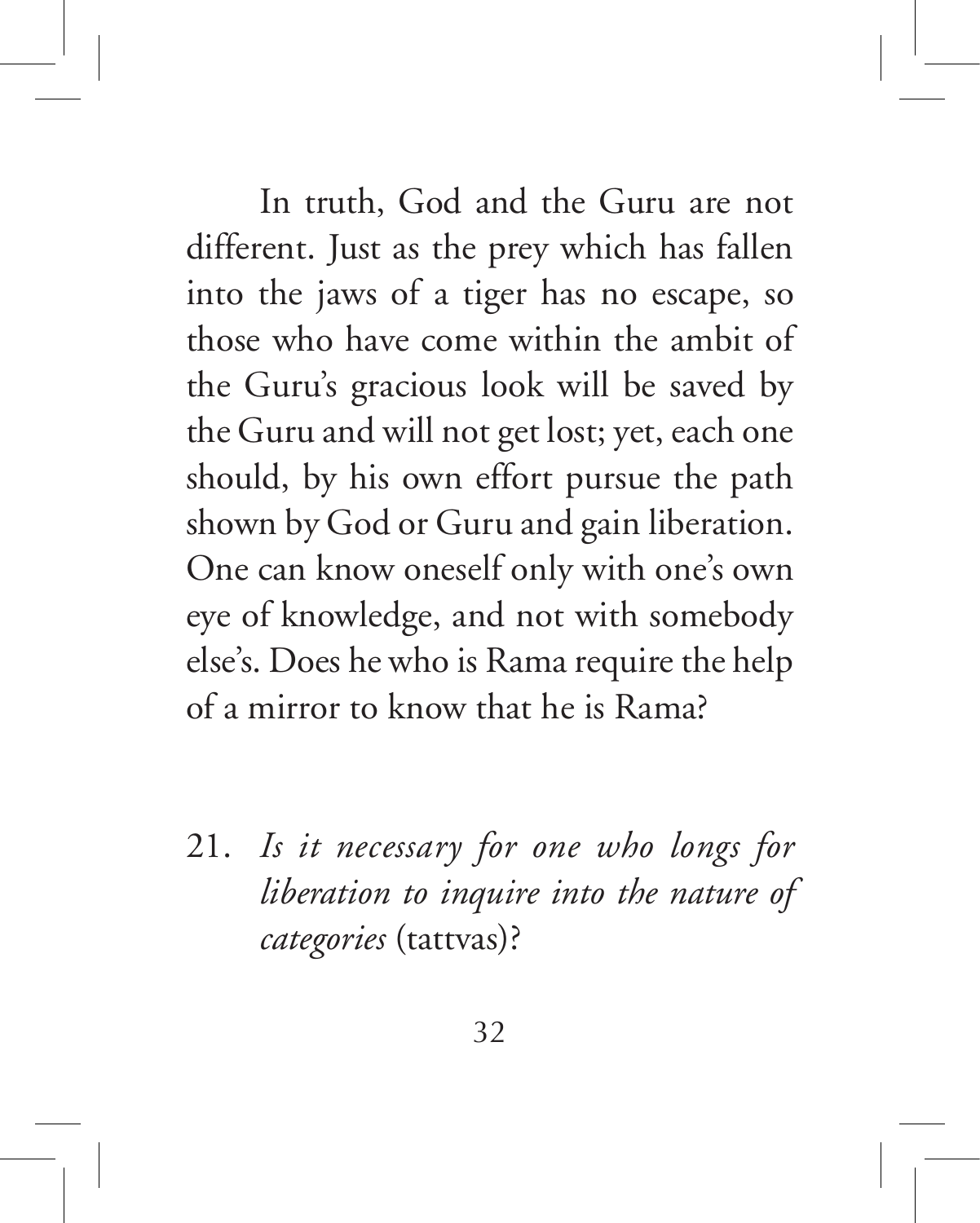Just as one who wants to throw away garbage has no need to analyse it and see what it is, so one who wants to know the Self has no need to count the number of categories or inquire into their characteristics; what he has to do is to reject altogether the categories that hide the Self. The world should be considered like a dream.

# 22. *Is there no difference between waking and dream?*

Waking is long and dream short; other than this there is no difference. Just as waking happenings seem real while awake, so do those in a dream while dreaming. In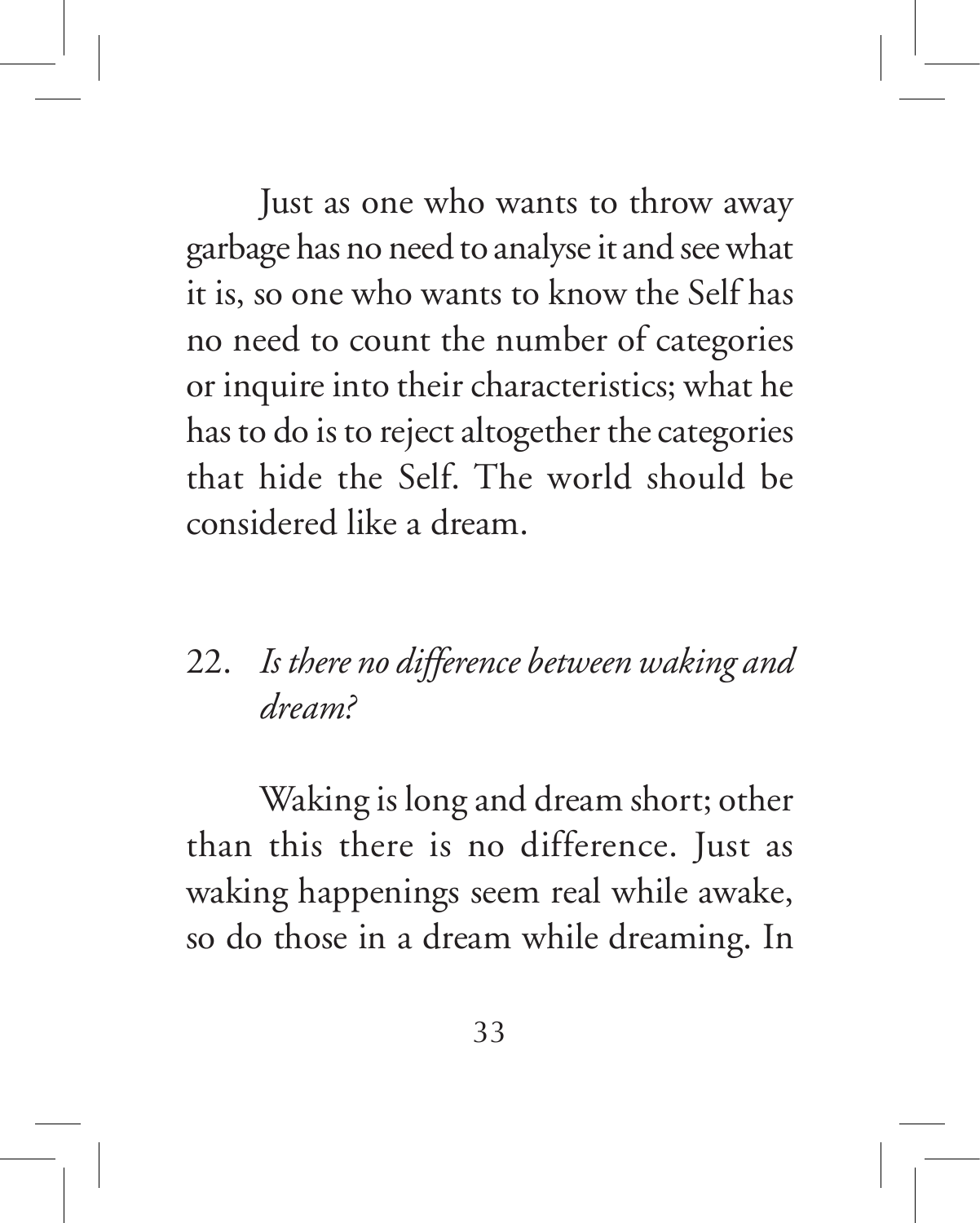dream the mind takes on another body. In both waking and dream states thoughts, names and forms occur simultaneously.

# 23. *Is it any use reading books for those who long for liberation?*

All the texts say that in order to gain liberation one should render the mind quiescent; therefore their conclusive teaching is that the mind should be rendered quiescent; once this has been understood there is no need for endless reading. In order to quieten the mind one has only to inquire within oneself what one's Self is; how could this search be done in books? One should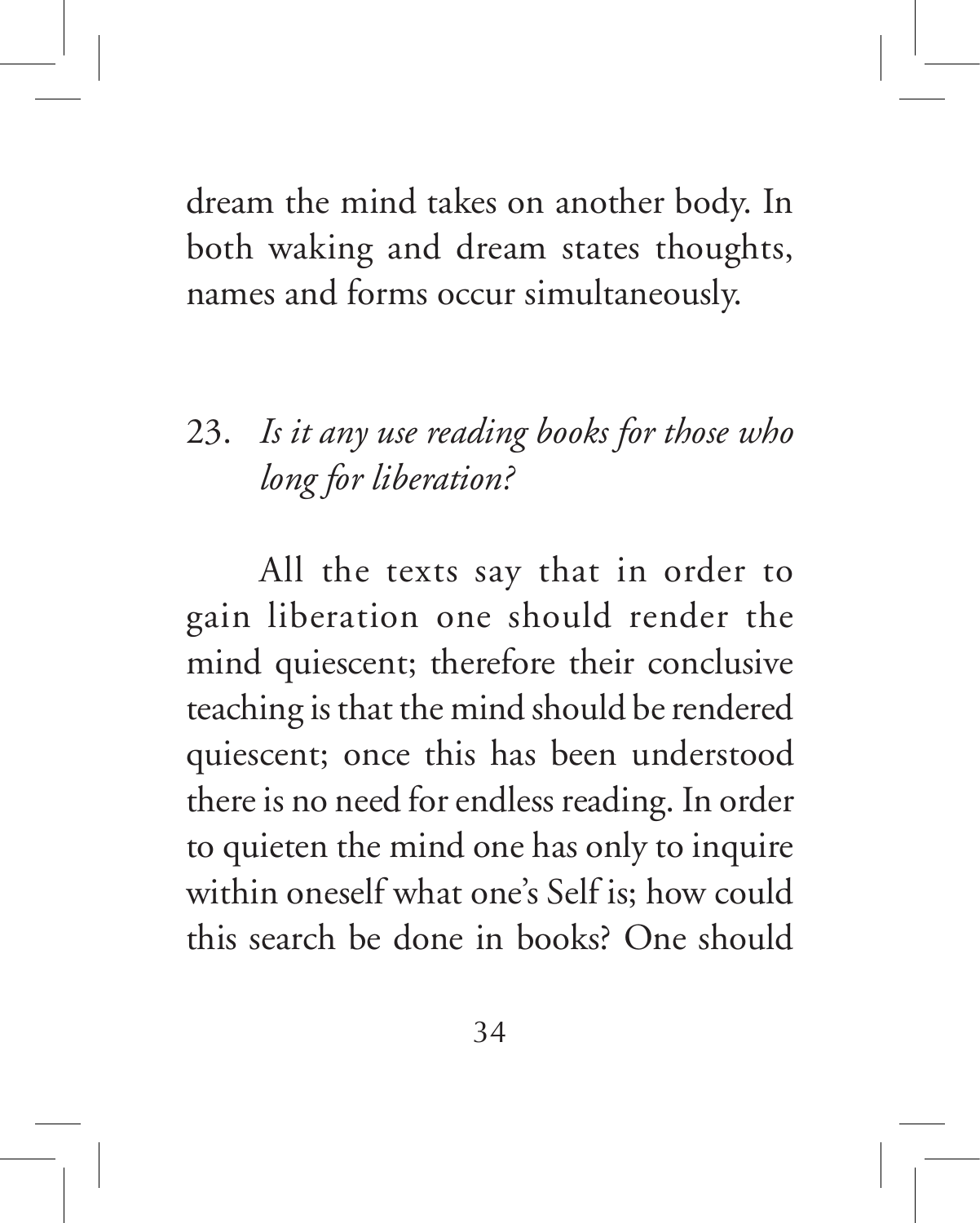know one's Self with one's own eye of wisdom. The Self is within the five sheaths; but books are outside them. Since the Self has to be inquired into by discarding the five sheaths, it is futile to search for it in books. There will come a time when one will have to forget all that one has learned.

## 24. *What is happiness?*

Happiness is the very nature of the Self; happiness and the Self are not different. There is no happiness in any object of the world. We imagine through our ignorance that we derive happiness from objects. When the mind goes out, it experiences misery. In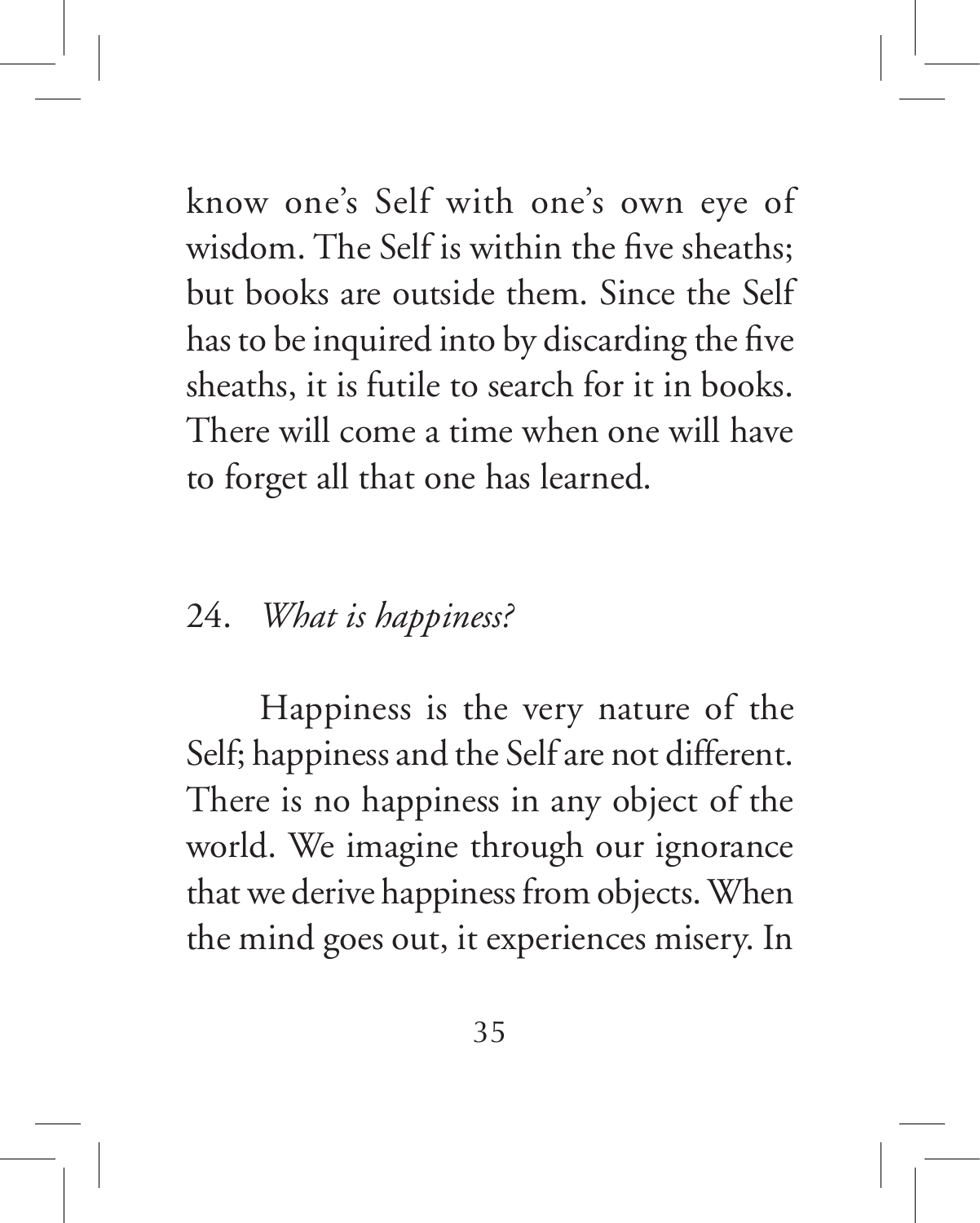truth, when its desires are fulfilled, it returns to its own place and enjoys the happiness that is the Self. Similarly, in the states of sleep, *samadhi* and fainting, and when the object desired is obtained or the object disliked is removed, the mind becomes inward-turned, and enjoys pure Self-Happiness. Thus the mind moves without rest alternately going out of the Self and returning to it. Under the tree the shade is pleasant; out in the open the heat is scorching. A person who has been going about in the sun feels cool when he reaches the shade. Someone who keeps on going from the shade into the sun and then back into the shade is a fool. A wise man stays permanently in the shade. Similarly, the mind of the one who knows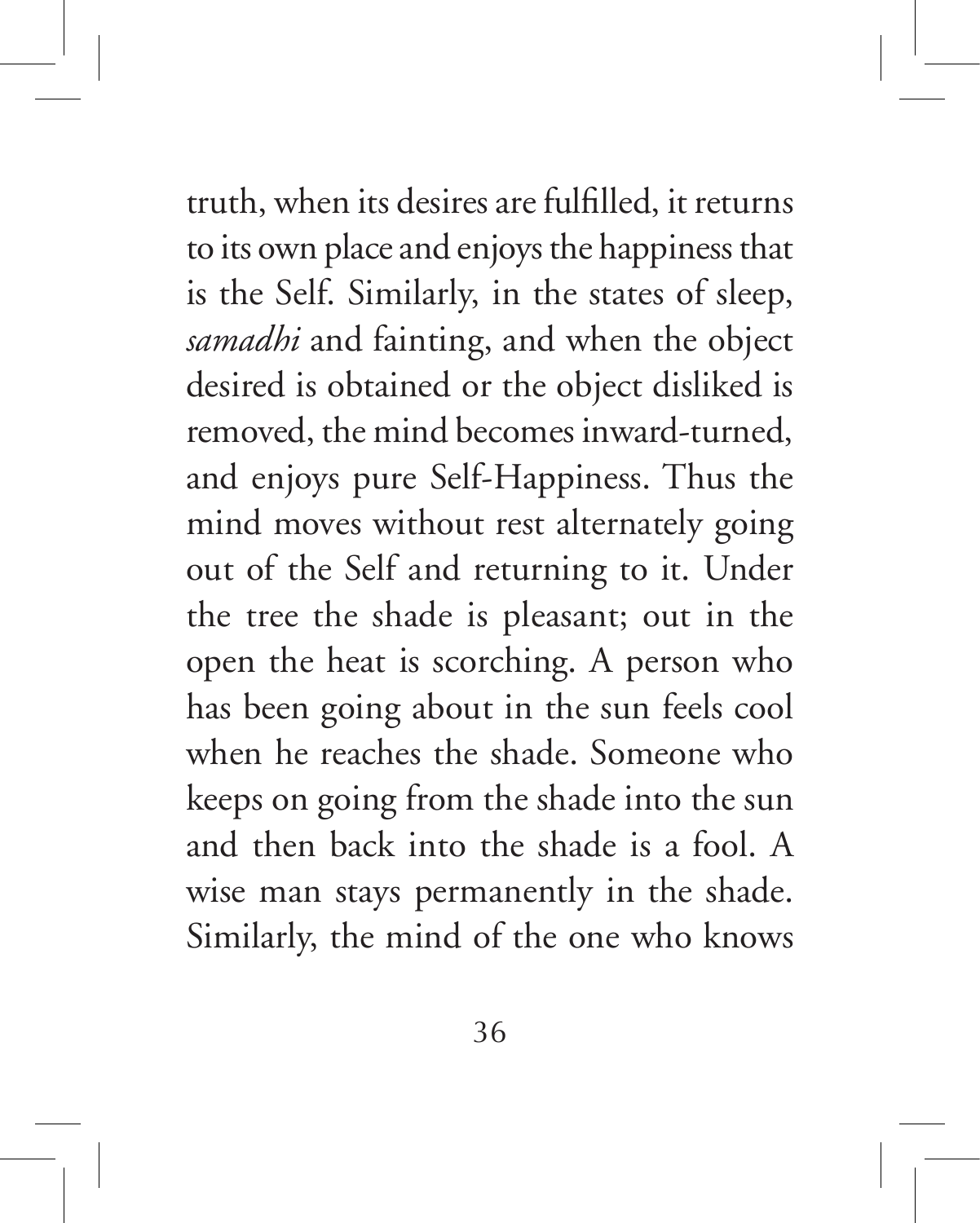the truth does not leave *Brahman*. The mind of the ignorant, on the contrary, revolves in the world, feeling miserable, and for a little time returns to *Brahman* to experience happiness. In fact, what is called the world is only thought. When the world disappears, i.e., when there is no thought, the mind experiences happiness; and when the world appears, it goes through misery.

# 25. *What is wisdom-insight* (jnana drishti)?

Remaining quiet is what is called wisdom-insight. To remain quiet is to resolve the mind in the Self. Telepathy, knowing past, present and future happenings and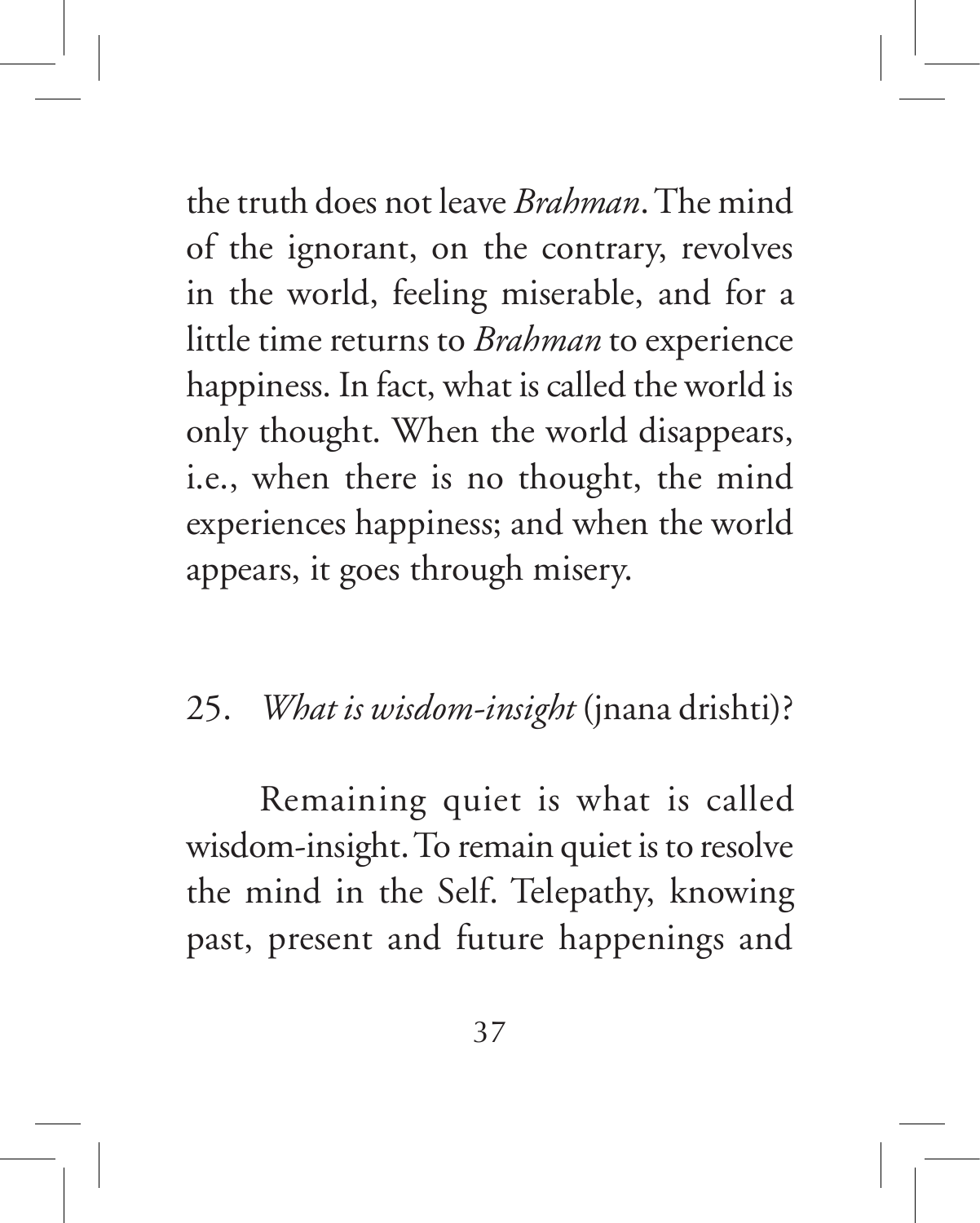clairvoyance do not constitute wisdominsight.

# 26. *What is the relation between desirelessness and wisdom?*

Desirelessness is wisdom. The two are not different; they are the same. Desirelessness is refraining from turning the mind towards any object. Wisdom means the appearance of no object. In other words, not seeking what is other than the Self is detachment or desirelessness; not leaving the Self is wisdom.

# 27. *What is the difference between inquiry and meditation?*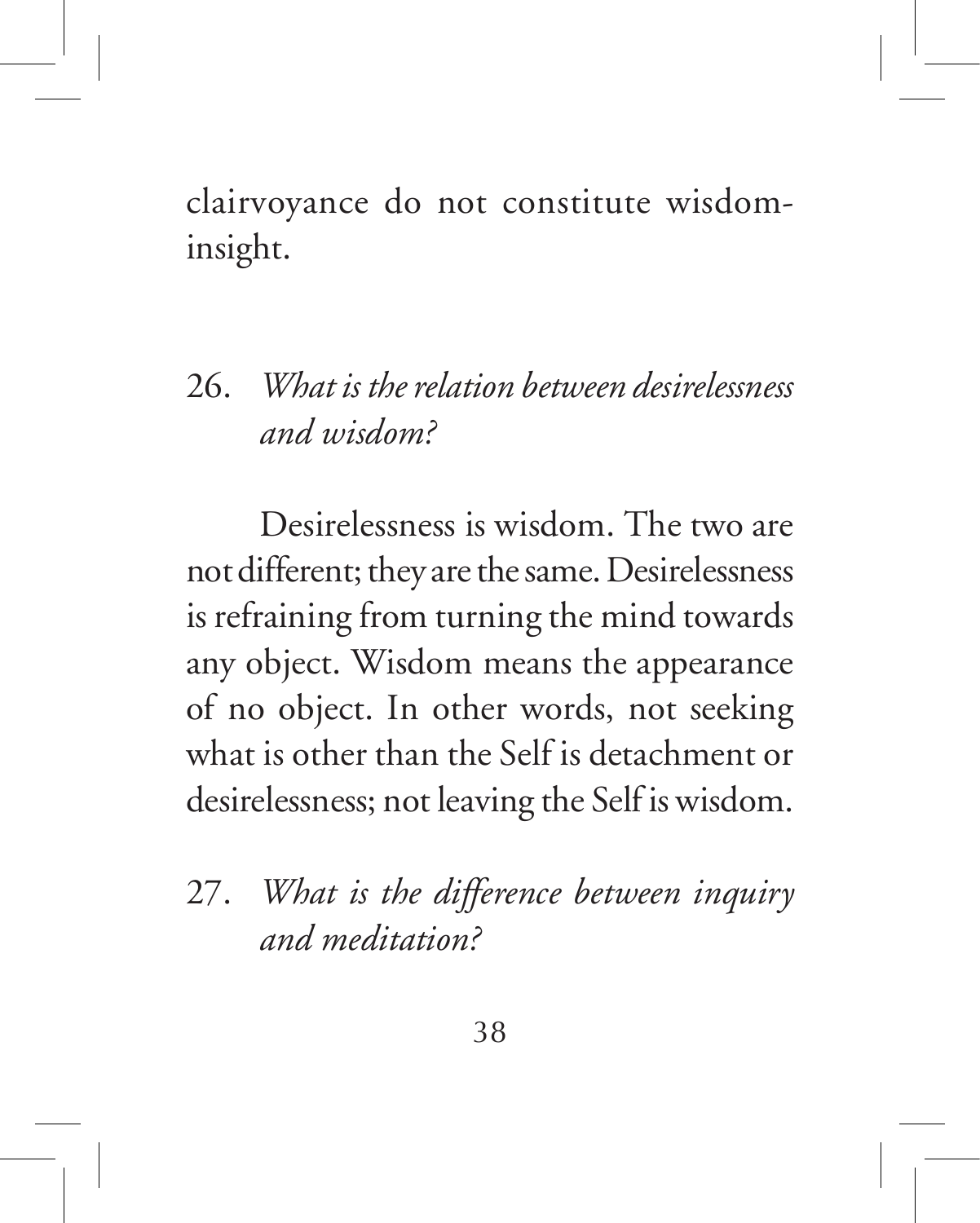Inquiry consists in retaining the mind in the Self. Meditation consists in thinking that one's self is *Brahman*, Existence-Consciousness-Bliss.

28. *What is liberation?*

Inquiring into the nature of one's self that is in bondage, and realising one's true nature is liberation.